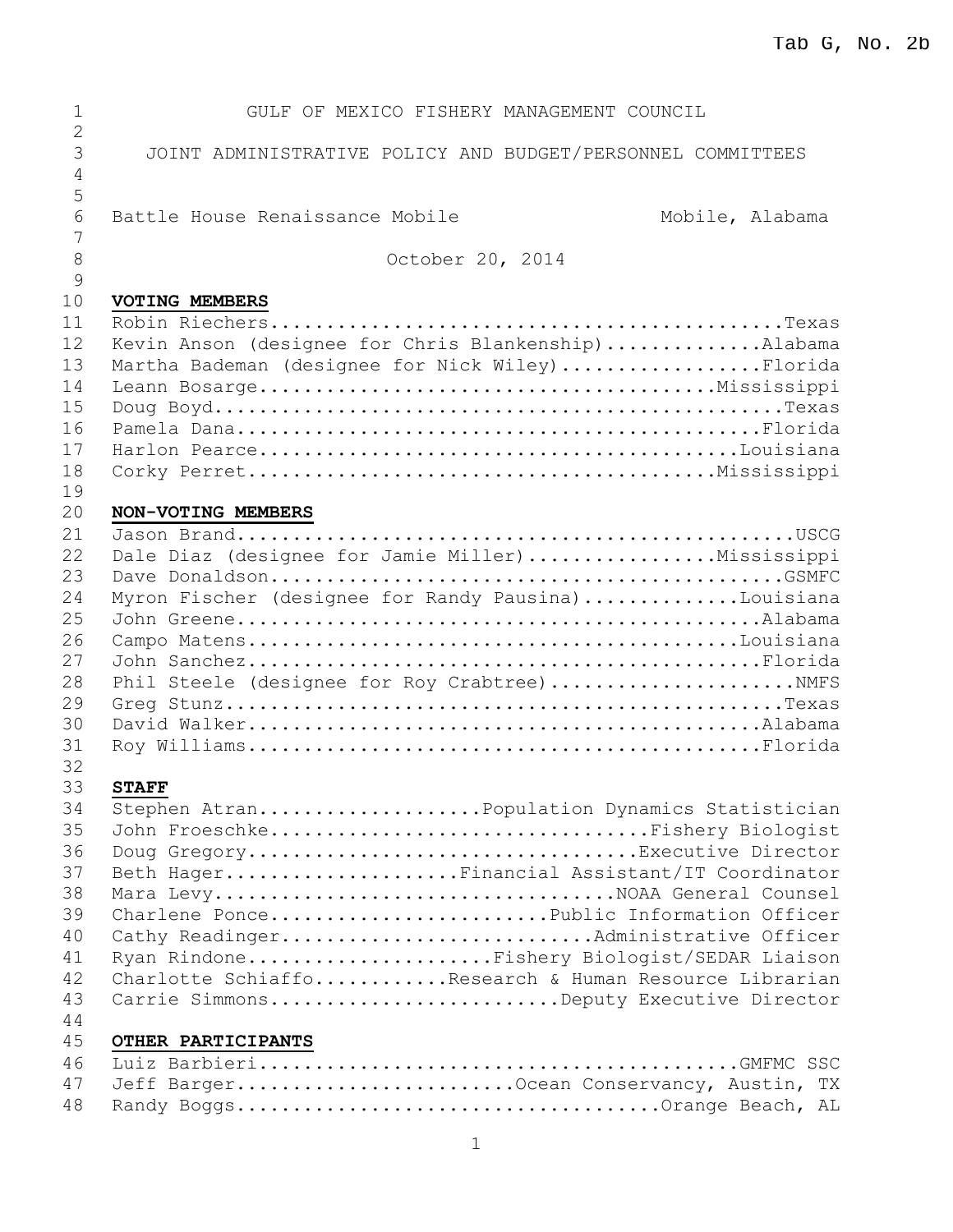| $\mathbf 1$    |                                                                    |
|----------------|--------------------------------------------------------------------|
| $\overline{2}$ |                                                                    |
| 3              |                                                                    |
| $\overline{4}$ |                                                                    |
| 5              | Michael DrexlerOcean Conservancy                                   |
| 6              |                                                                    |
| 7              |                                                                    |
| $\,8\,$        |                                                                    |
| 9              |                                                                    |
| 10             | Margaret HendersonGulf Seafood Institute                           |
| 11             |                                                                    |
| 12             |                                                                    |
| 13             |                                                                    |
| 14             |                                                                    |
| 15             | Laurie PicarielloAudubon Nature Institute                          |
| 16             |                                                                    |
| 17             |                                                                    |
| 18             |                                                                    |
| 19             |                                                                    |
| 20             |                                                                    |
| 21             |                                                                    |
| 22             | The Joint Administrative Policy and Budget/Personnel Committees    |
| 23             | of the Gulf of Mexico Fishery Management Council convened at the   |
| 24             | Battle House Renaissance Mobile, Mobile, Alabama,<br>Monday        |
| 25             | afternoon, October 20, 2014, and was called to order at 1:18       |
| 26             | p.m. by Chairman Robin Riechers.                                   |
| 27             |                                                                    |
| 28             | ADOPTION OF AGENDA                                                 |
| 29             | APPROVAL OF MINUTES                                                |
| 30             | <b>ACTION GUIDE AND NEXT STEPS</b>                                 |
| 31             |                                                                    |
| 32             | <b>CHAIRMAN ROBIN RIECHERS:</b><br>I am calling to order the Joint |
| 33             | Budget/Personnel Committees.<br>Administrative<br>Policy and<br>To |
| 34             | remind everyone, our membership present is myself, Kevin, Ms.      |
| 35             | Bosarge, Mr. Boyd, Ms. Dana, Mr. Pearce is with us, Mr. Perret,    |
| 36             | and Ms. Bademan.                                                   |
| 37             |                                                                    |
| 38             | With that, we have got to go through Adoption of the Agenda and    |
| 39             | do I hear any changes to the agenda? Hearing no changes, the       |
| 40             | agenda is moved as written.                                        |
| 41             |                                                                    |
| 42             | With that, we have to approve two sets of minutes, both the        |
| 43             | August 2014 Administrative Policy Committee Minutes and we'll      |
| 44             | take those up first. Are there any additions, corrections, or      |
| 45             | deletions to those minutes?                                        |
| 46             |                                                                    |
| 47             | MR. KEVIN ANSON: I have several for the Administrative Policy      |
| 48             | minutes. On page 6, line 17, change "with" to "within"; on page    |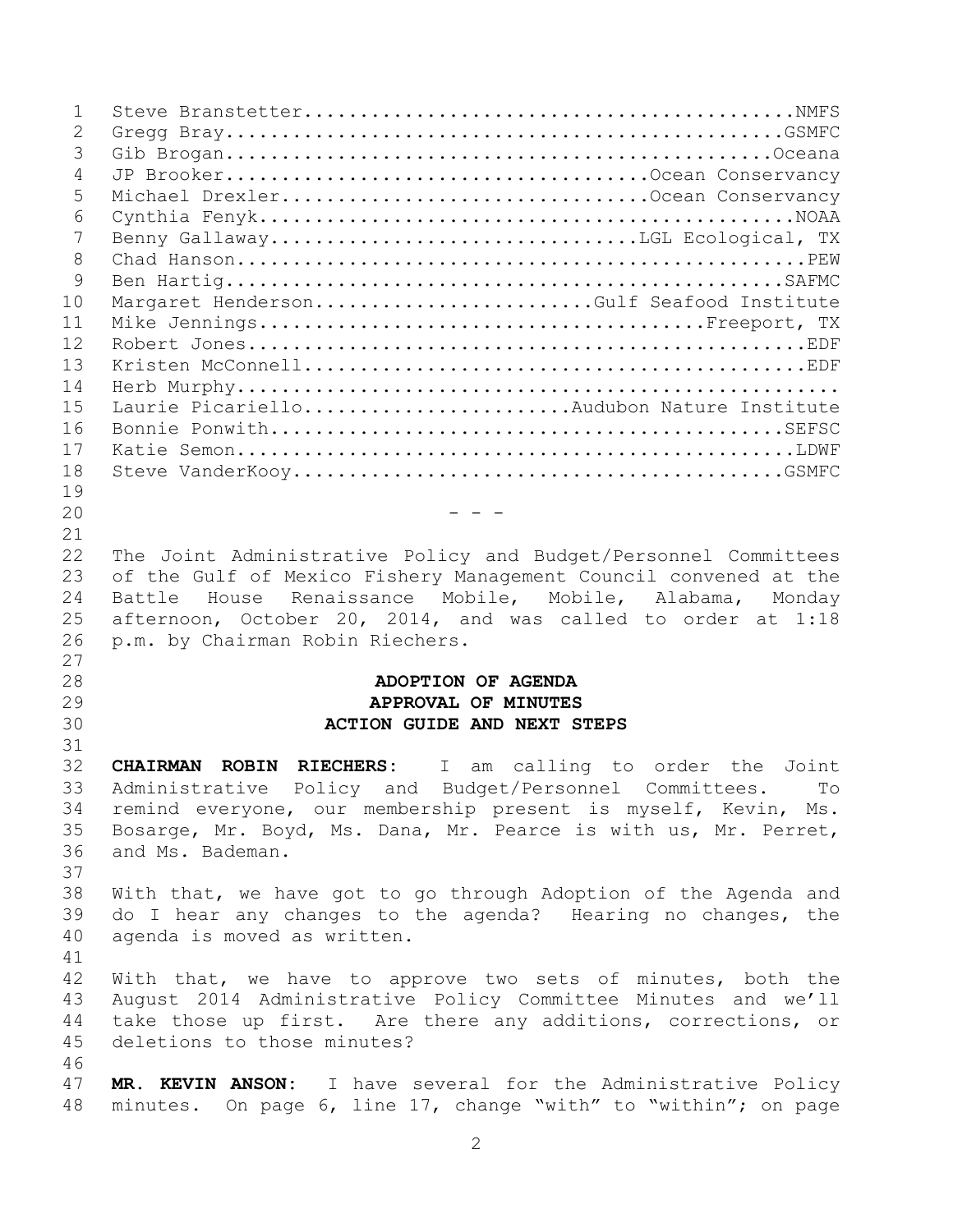19, line 16, remove the "of" that's on that line"; on page 20, line 40, delete "members" and insert "Chair and Vice Chair" and on page 26, line 8, change "achiever" to "achieve".

 **CHAIRMAN RIECHERS:** Thank you, Mr. Anson. I assume we've got all those on the record and we'll approve with those changes. Mr. Perret also had his hand up, if he has further corrections to the minutes. Mr. Perret, you had your hand up for some changes to minutes?

 **MR. CORKY PERRET:** I was going to move for adoption with the modifications, if it's appropriate.

 **CHAIRMAN RIECHERS:** That is appropriate now and do I hear a second? Ms. Bademan seconds. All those in favor say aye; all those opposed same sign. The minutes pass of the Admin Policy Committee. Now for Budget/Personnel Committee minutes, do we have any changes or corrections to those? I am going to make sure Mr. Anson heard that call. Okay and no changes there? Seeing no hands for other changes, then we will adopt the minutes as written from the Budget/Personnel Committee. 

 With that, of course, Tab G, Number 3 gives you some guidance as to what we're trying to get done today, but we will move on to Tab G, Number 4, and what we're going to do is cover Review of 2010-2014 Expenditures and Budget Carryover into 2015. Ms. Readinger is going to do that and is she on by phone or how are we going to do this, Mr. Gregory? It's up to you and her now to lead us through this. It's Tab G, Number 4.

 **EXECUTIVE DIRECTOR DOUG GREGORY:** Cathy, are you ready? It's Tab G, Number 4.

**REVIEW OF 2010-2014 EXPENDITURES AND BUDGET CARRYOVER TO 2015**

 **MS. CATHY READINGER:** I am. If you look at Tab G-4, this is actually an overview of our five-year budget that we just went through that expires on December 31 and so our actual expenditures for the period ending December 31 of 2013 was about \$12.3 million. Our actually accrued expenditures through August 31 of this year is \$2.6 million and so our estimated obligations are --

 **CHAIRMAN RIECHERS:** Cathy, hold on a second. We are not getting it -- At least I'm not getting the sound and I don't know whether we're too close or -- 

**MR. KEVIN ANSON:** I am trying to move the microphone. We are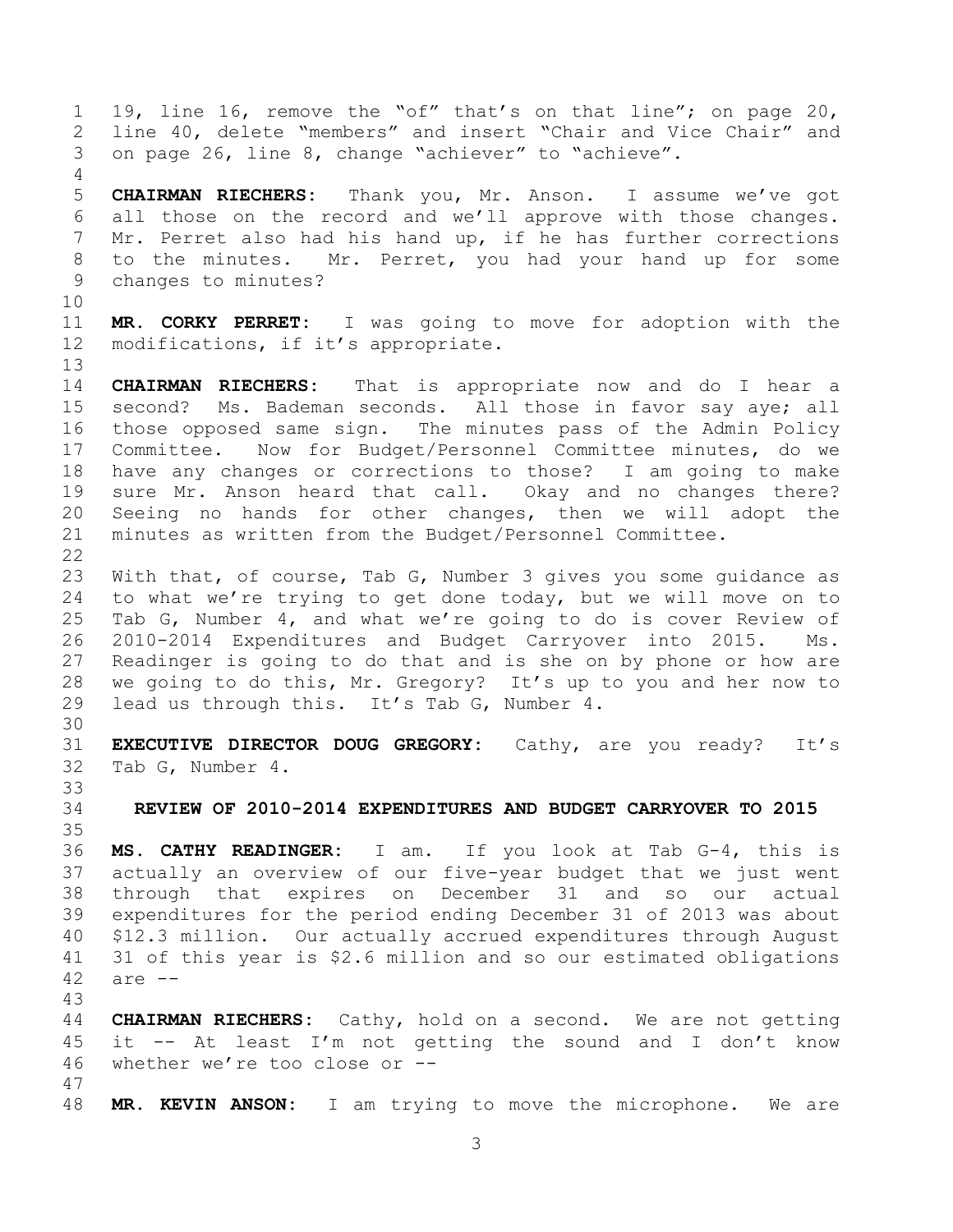having some trouble on this end, Cathy. It might be the connection, but if you can go ahead and continue. **MS. READINGER:** Okay. That brings our total expenses, or estimated expenses, for the five-year period to be approximately \$16 million. Our NOAA funding was \$17.3 million and so we estimate that our unobligated funding for the five-year period to be \$1.3 million. We identified in August \$374,000 in activities that Carrie outlined for you at that time and a possible no-cost extension that we might want to request NOAA to allow us to carryover to 2015. Since that time, we've identified an additional \$550,000 in additional activities and positions. With that being said, we still have approximately \$387,000 in surplus funding for this five-year period. **CHAIRMAN RIECHERS:** Are there any questions of Cathy in regards to this carryover amount, which basically suggests that we have somewhere in the neighborhood of unexpended funds of \$387,000? **MR. PERRET:** Cathy, so that \$387,277 should be spent through December 31 and is that what I understand? **MS. READINGER:** I am going to need someone to repeat his question. **MR. PERRET:** The unexpended funds, which is good news, \$387,277, what is the period of time we would have to utilize those funds without losing them? **MS. READINGER:** Unless we can identify more activity that can be justified in a twelve-month no-cost extension, that would carry through December of 2015. **MR. PERRET:** If I may, Mr. Chairman -- Cathy, does that include past activities that the states may not have billed the council for for council activities? **MS. READINGER:** Again, I'm sorry. Someone is going to have to repeat the question or get closer to the microphone or the phone. **EXECUTIVE DIRECTOR GREGORY:** Cathy, does that include -- Let's say we've got the state liaison program and if some of the states have submitted for more money than what we've reimbursed them for, could that excess be included in this and we pay the states for what they've submitted?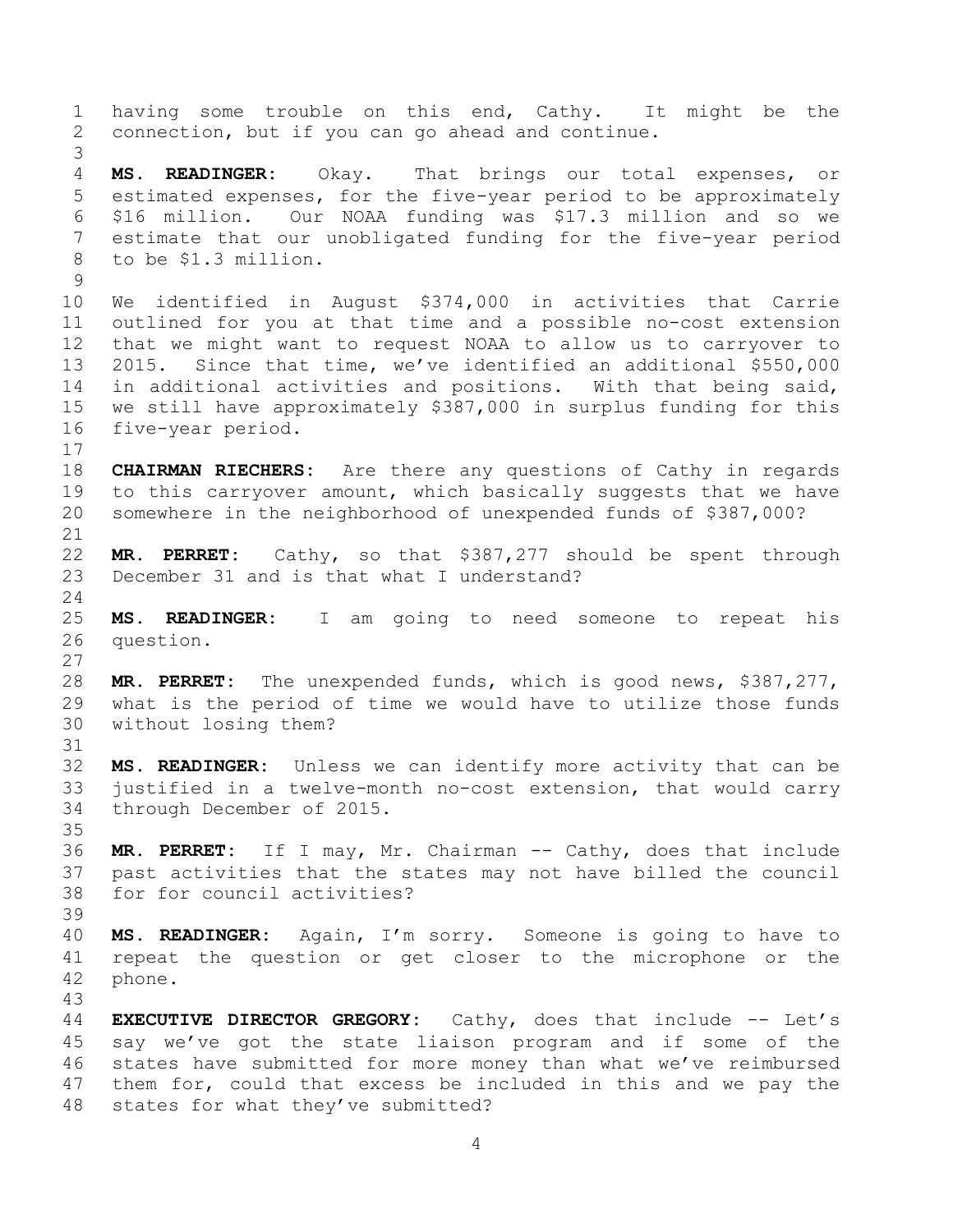**MS. READINGER:** If the council approves it, yes. **MR. PERRET:** Thank you. **I would like to make a motion, Mr. Chairman. CHAIRMAN RIECHERS:** Certainly you can, Mr. Perret, but do we want to cover G-5 first, which was some of the staff discussion regarding possible uses of this money, and then maybe have your motion after that? Who is covering G-5 then? Doug, I'm sorry. **REVIEW AND DISCUSSION OF POTENTIAL CONTRACTUAL PROJECTS EXECUTIVE DIRECTOR GREGORY:** A part of the G-4 was also talking about carryover stuff and so we can come back to that, if you like. G-5 is a list of potential contractual projects. What we've identified are not projects for your approval, but some ideas of what we might be able to do with carryover money that can be accomplished through 2015. We learned I guess last month a number of councils have entered into research contracts with their funds and what we would like for the council to do is get conceptual approval to follow this route and leave it up to myself and the Chair to actually make decisions on the funding of particular projects and how much money is available for those projects, because we've got from now until the end of the year to make these decisions. We're not going to have another council meeting then and we don't know how much of the carryover activities we're proposing is going to be approved by NOAA and so we're kind of scrambling here. **CHAIRMAN RIECHERS:** Okay and you had mentioned, as you went into that, and I didn't mean to preclude discussion regarding carryover, but do you want to go ahead and hit the discussion of carryover that you were going to hit under G-4 and I assume it has to do with maybe some of that timing and how you're working with NOAA in that regard? **EXECUTIVE DIRECTOR GREGORY:** Carrie, are you ready to start that? I can introduce it by saying that we showed you about \$371,000 worth of carryover activities in the last meeting in August and so we're not going to talk about those again, but, since then, we've identified other activities that we think we can carry over. We've met with the program administrator from NOAA and got a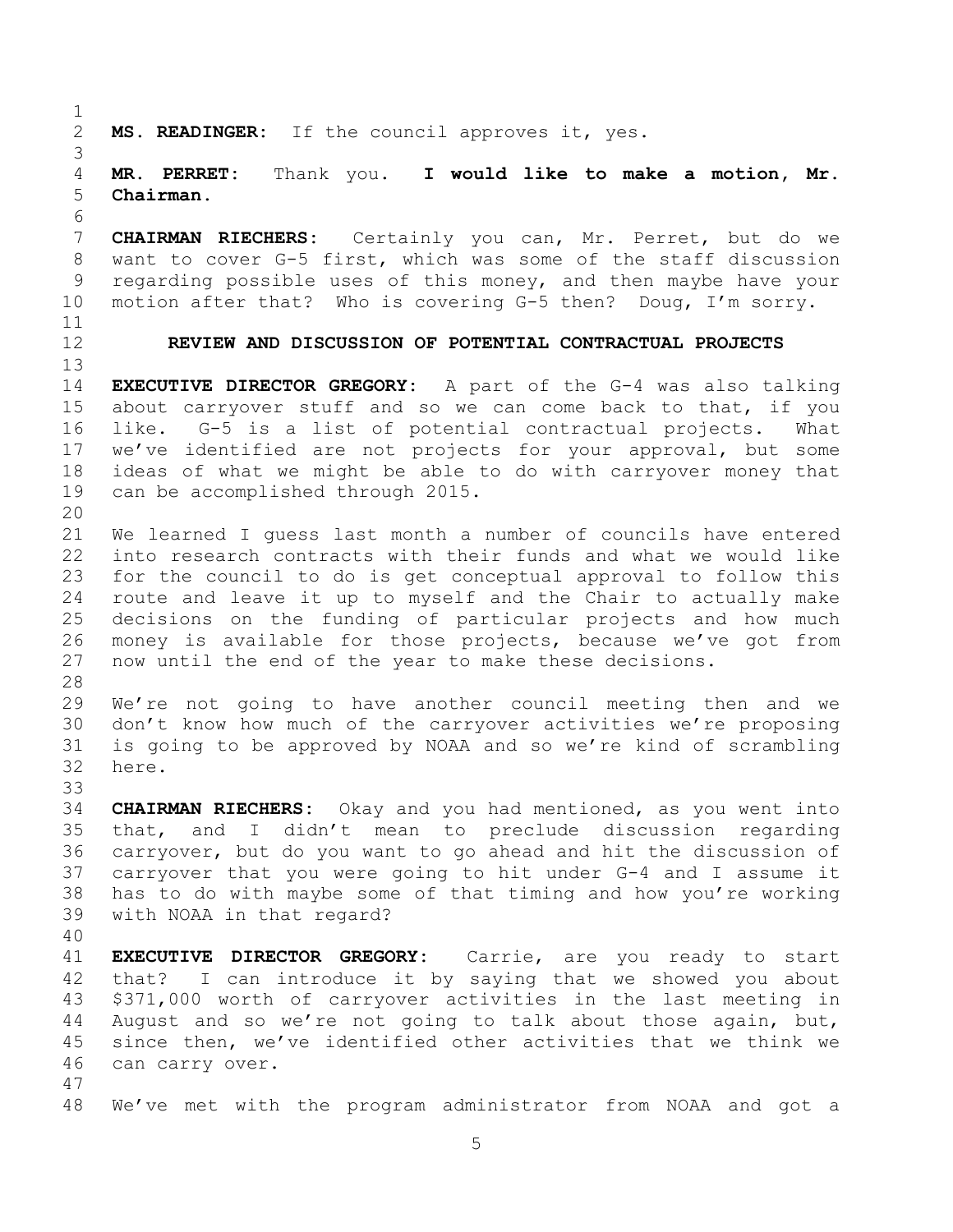favorable preliminary review, but we won't know until we actually submit these to NOAA and have them go up to Headquarters and be reviewed to see what we can really carry over or not. There's been some confusion here. Three weeks ago, NOAA contacted us through the program officer saying they wanted to have a meeting with all the council EDs and Administrative Officers the last week in October, but we have never received an official invite to go to D.C. I have heard rumors that now they want to have a conference call and so I think what has happened is somebody in Headquarters wanted to try to standardize all the councils' approaches to this end of the year and beginning of the next five-year budget and they either couldn't get everybody together or something. We really don't know what kind of advice they're going to give us at that point and so we have a lot of questions and unknowns now, but Carrie can go over and highlight some of the major things that we've identified since August that we think we can carry over. **DR. CARRIE SIMMONS:** Thank you, Mr. Chair. In August, we went through various activities, specific activities, that we had budgeted for and so in April, when we went through the 2014 budget, we had very specific activities that we originally included in that budget. In August, we went through those activities, as to which ones staff identified the potential of us not being able to complete by the end of this year. In August, we went through each of those very specific activities during that council meeting and that's the \$374,000 or so that you have in front of you. After we had the meeting with our NOAA program officer, we discussed some general categories and potential activities that we could put forward in a request for the no-cost extension, especially because the 2015 funding is going to be at the 2014 level. In the past, we have operated with our carryover funds and we thought it was important to try to identify anything that would be relevant in a no-cost extension, to give us a little bit of a buffer for next year. These are some of the potential activities that we're proposing. Due to those limited 2015 budget numbers and the fact that the council is hosting the Council Coordinating Committee meetings, both of them, next year, we are requesting some additional travel funding, approximately \$20,000, for the opportunity to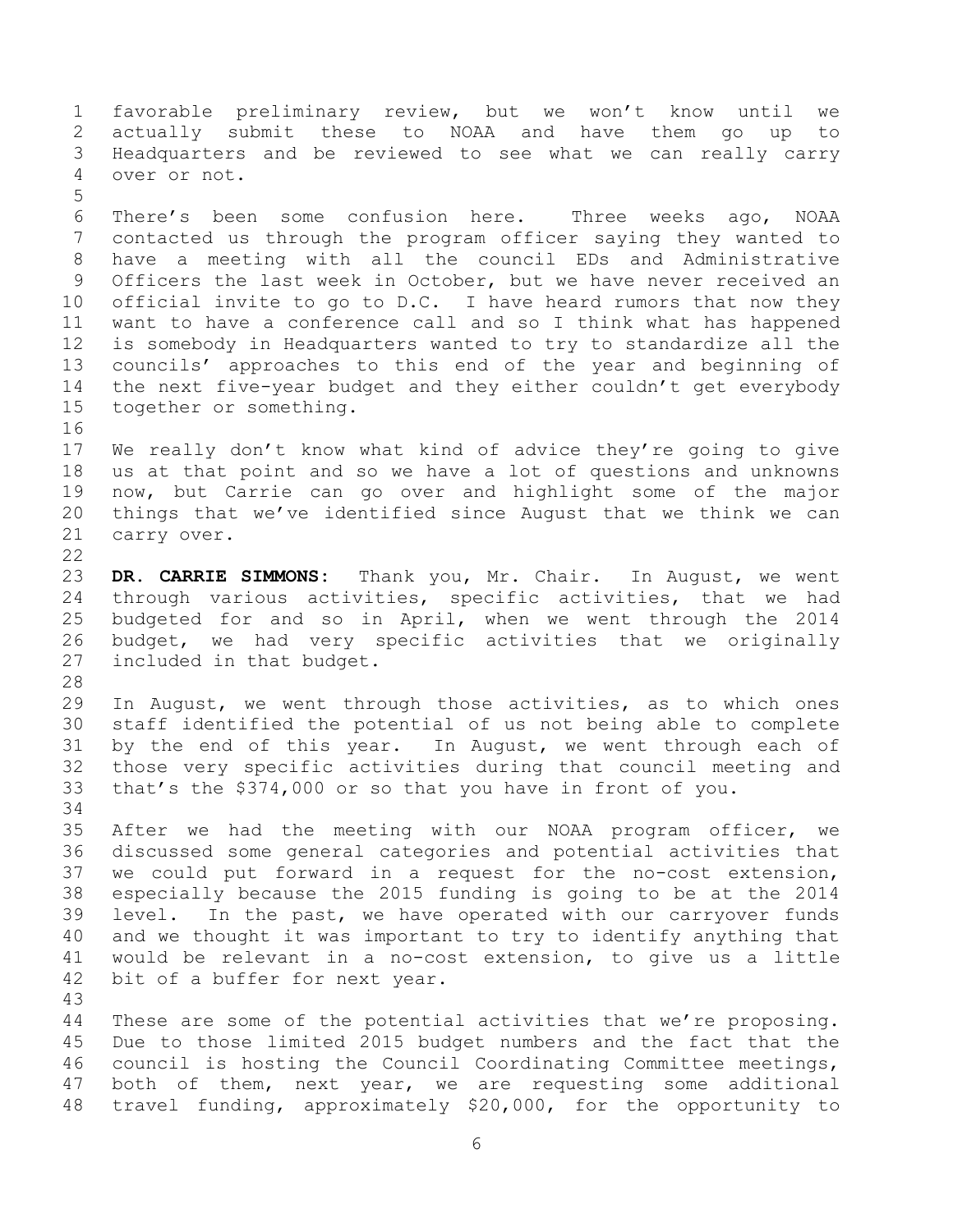accommodate additional staff and additional council members for the opportunity to come to that meeting. There are two. There is the February and June meeting and also various supplies and materials, printed materials, that we may need for that meeting. Similarly, in June of 2015, we have scheduled a series of joint committees with the South Atlantic Council. Currently those council meetings are the same week and there's the potential for us, in order to meet with those joint committees and complete our council business, that we may need additional days than the five days we currently had in the 2015 budget. What we're proposing is three extra council days or committee days that we could have council members there, in the case that we would need to complete our committee agenda items, plus any additional council meeting days we may need and I think we said something around \$20,000 for that. Additionally, there was some work with the five-year review, the essential fish habitat review document. Not only do we have to complete that by 2016, but we are looking at changes either in a generic or omnibus amendment that could take quite a bit of time and so we're requesting some carryover funds there as well in addition to the formation of several working groups, so that we have some buffer there. You may recall that in 2014 we have formed the Red Drum, Ecosystem, Coral, and Shrimp Working Groups. We think we're going to need those working groups to convene, plus potentially others, to review these changes to the various essential fish habitat work that we're doing on this amendment. Additionally, the deepwater coral areas, the HAPCs, we have to do a review of that as well as a potential amendment and the fact that NOAA published a final rule establishing twenty-two species of coral as threatened under the Endangered Species Act. That was not finalized until September 9 of 2014. Seven of these species occur in the Gulf of Mexico and, again, this was originally scheduled to be released in early 2014 or mid-2014 and due to our delayed release of funds, we feel like this is another potential activity that could go into our no- cost extension and is warranted because of the late release of these species and the fact that we're also looking at these areas of concern for the deep water corals. We are asking I think it's around fifty-thousand-plus there to have some buffer for that work as well, primarily staff time.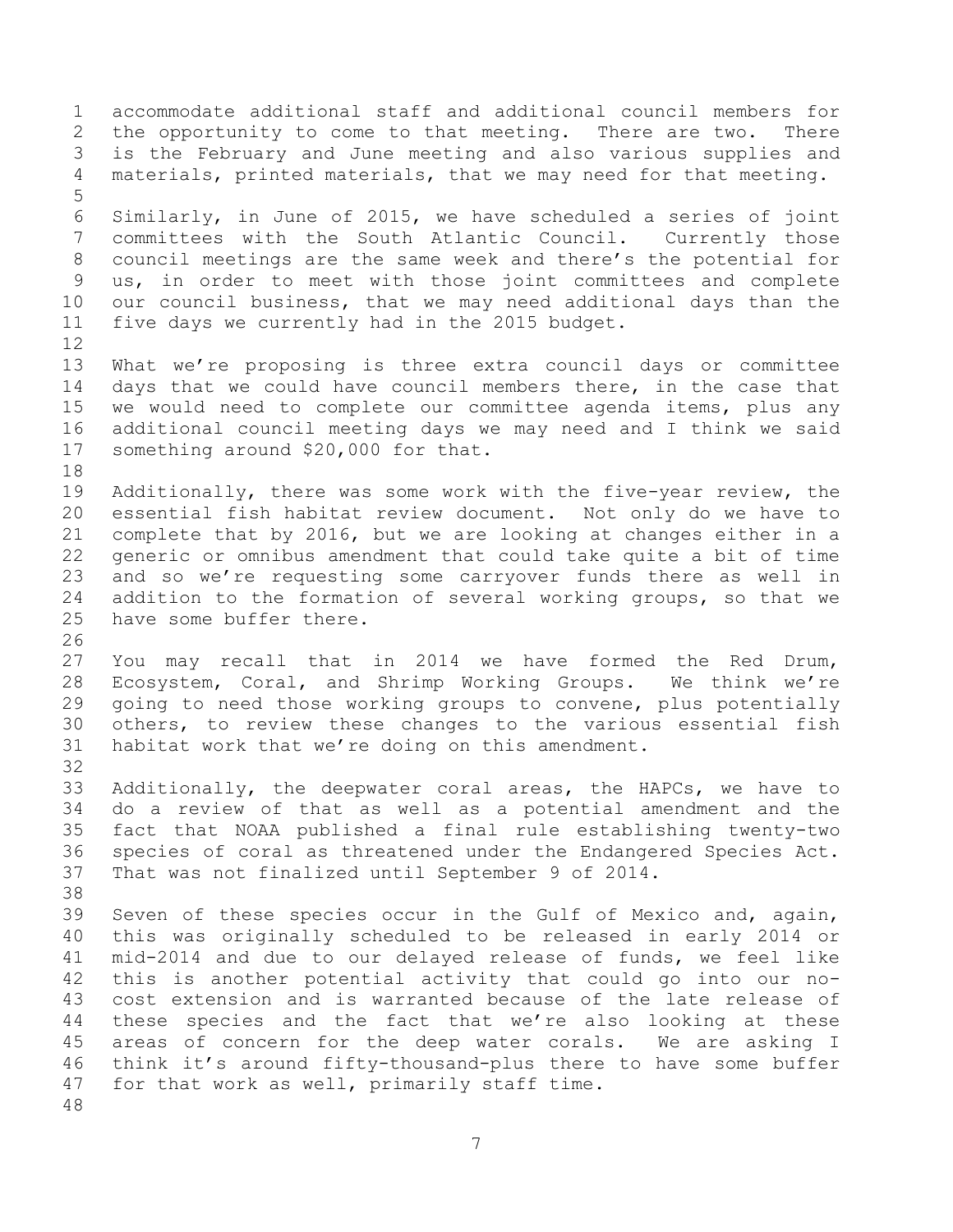Also based on new information about the Caribbean spiny lobster landings, this panel we're putting together, we are requesting some carryover funding for that as well. Also, we received notification from NMFS that all fishery management plans will need to be updated with standardized bycatch methods, reporting methods. I believe that was due to a lawsuit that was lost in the New England region and this is probably going to be a very large amendment. It's probably going to encompass quite a bit of staff time and we are requesting some carryover funding for that as well, around \$55,000. Another activity is the implementation of the Gulf Council's Aquaculture FMP and there's the potential that it could be finalized in early 2015 and as part of that fishery management plan, we need to put together a special working group and we have some potential regulatory actions that we're going to have to take care of that and was potentially an unforeseen activity, based on the fact we didn't know when the Aquaculture FMP was going to be finalized until recently. Then as part of our ongoing effort to improve public outreach and education, we are requesting around \$15,000 to better our equipment for making the recordings that Emily and Charlene do to post online and so I think I forgot to mention for the Aquaculture FMP we requested around \$25,000 or \$26,000. With that, I think that's all I have, Mr. Chairman. **CHAIRMAN RIECHERS:** Okay and so what we've heard is items that we've identified that we believe can certainly carry over. Suggested items in G-5 that may or may not be ripe for carry over, but discussion is going to be ongoing with NOAA regarding that and so I think the guidance we're looking for is, is that acceptable to the council on those items as well as giving Doug and Kevin some authority to execute that, since there will not be an opportunity to have another meeting before the time they would have to do that? Is that where we basically stand? Then I have Corky for a motion that he would like to make as well, but, Doug, you've got something first? **EXECUTIVE DIRECTOR GREGORY:** We don't have this in the briefing book and we've been working on this day in and things have changed almost weekly, if not daily. I just emailed to the entire council a list of activities that Cathy just emailed to us this morning that Carrie was reading from.

If there's anything on there that you want to ask us questions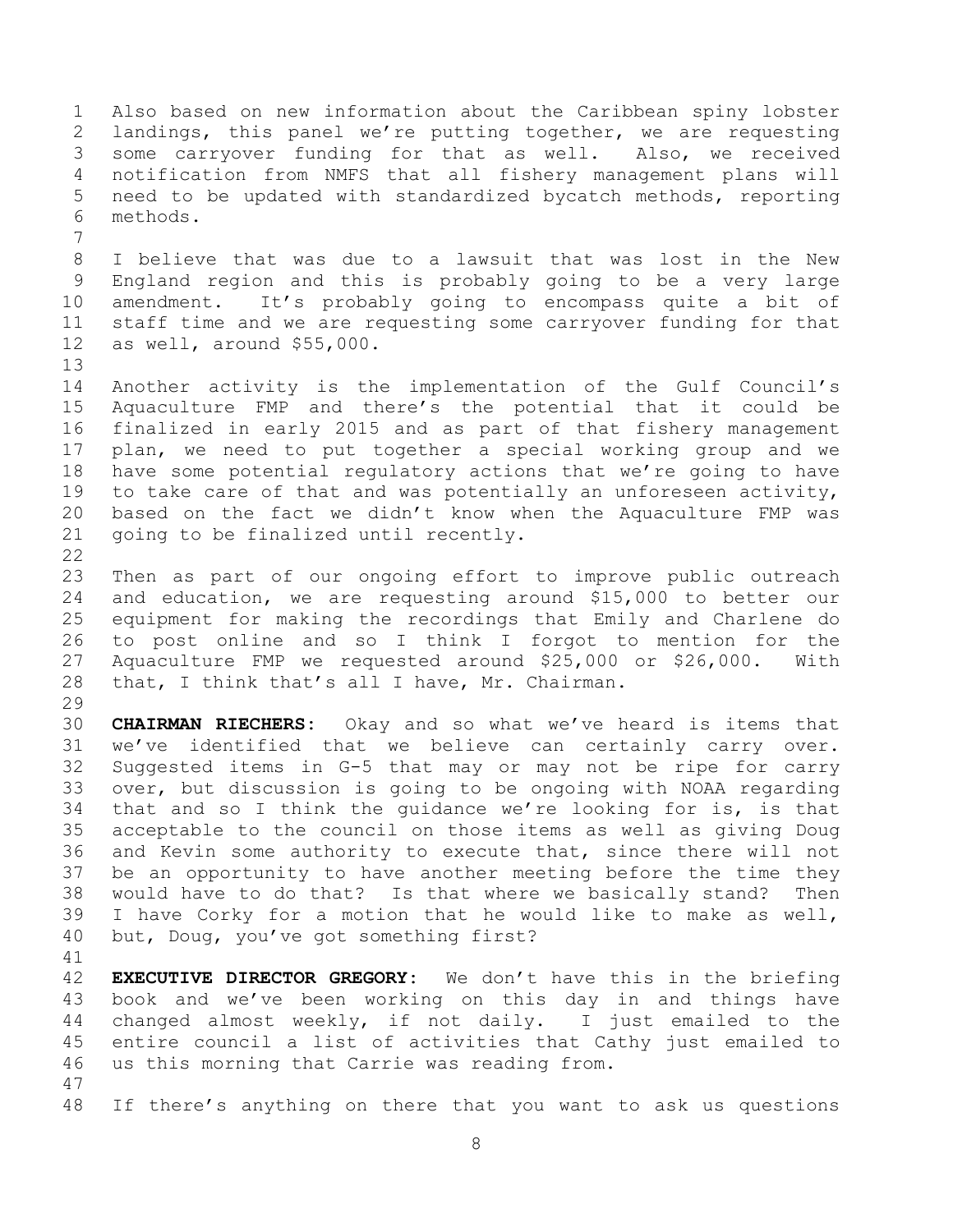about at the council meeting, and I know you don't have time to look at it now, that would be fine, but to give you something to look at and that's being emailed to you now. **CHAIRMAN RIECHERS:** We certainly appreciate that and people may want to look at that, if you want to look at it in more detail as opposed to what had just been briefly discussed in open mic session, do that and be prepared at the full council. With that, I will turn to Mr. Perret. **MR. PERRET:** I think I've got three motions to make, if I may, the first being relative to the 2010-2014 Expenditure and Budget Carryover to 2015. **I move to have staff submit to NOAA activities to be funded in the carryover budget extension request. CHAIRMAN RIECHERS:** We're getting it up on the board for everyone who is following that and then do I hear a second regarding that? **EXECUTIVE DIRECTOR GREGORY:** To be funded in the carryover budget extension request. **MR. PERRET:** Is that what we need to do, Mr. Executive Director? **EXECUTIVE DIRECTOR GREGORY:** Yes. **MR. PERRET:** Thank you. That's my motion. **CHAIRMAN RIECHERS:** Do I hear a second? I think Mr. Pearce was seconding over there a while ago. Okay. Mr. Pearce seconded and any further discussion regarding the motion? **Hearing none, all those in favor of the motion say aye; all those opposed same sign. The motion carries.** Back to you, Mr. Perret. **MR. PERRET:** Thank you, Mr. Chairman. **Relative to the contractual projects, which it's G-5, I would move to give staff and the Council Chair the authority to decide on projects to fund with 2015 carryover funds. MR. PEARCE:** Second. **MR. PERRET:** It's been moved by Mr. Perret and seconded by Mr. Pearce and Ms. Bosarge has a question or a discussion item. **MR. PERRET:** To give staff and the Council Chair the authority to decide on projects to fund with 2015 carryover funds. That's my motion, Mr. Chair.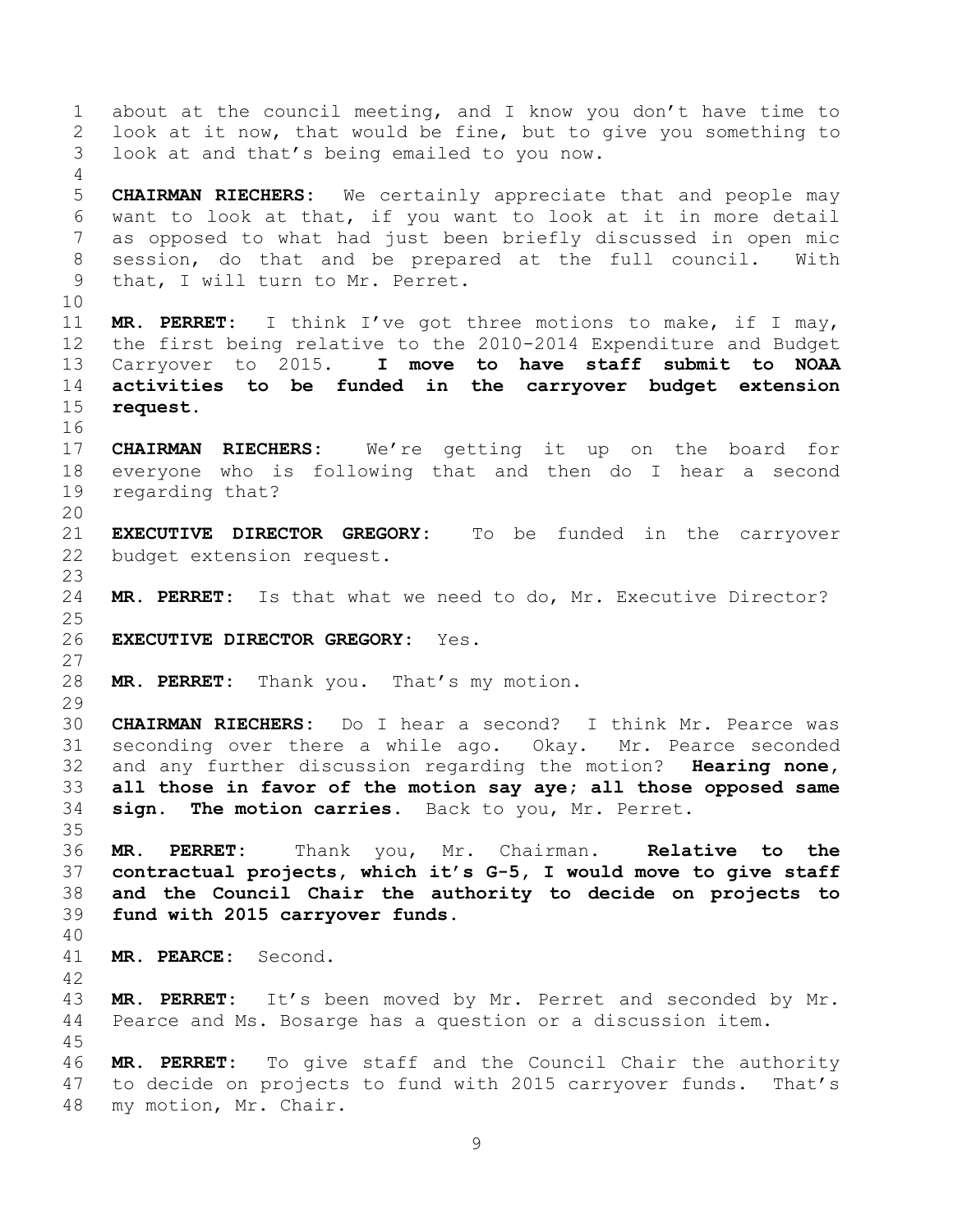**CHAIRMAN RIECHERS:** I am going to ask Doug for a little clarification. It's 2014 funds we're carrying over into 2015?

**EXECUTIVE DIRECTOR GREGORY:** Yes.

 **CHAIRMAN RIECHERS:** Just so that we make that clear for the record at least. Any further discussion regarding the motion?

 **MS. BOSARGE:** I am assuming this refers to the G-5 document on potential contractual projects that they gave us some ideas on, their brainstorming?

**EXECUTIVE DIRECTOR GREGORY:** Correct.

 **CHAIRMAN RIECHERS:** But I would suggest we even want -- At least 17 in my mind, we're giving them the flexibility, because there are still apparently ongoing conversations with National Marine Fisheries Service in regards to what might and might not work and I think the notion is to spend money on some good things that we can find to do and hopefully we have them here, but maybe we don't.

 **MR. PERRET:** Hopefully we will indeed have this amount of money to utilize for these projects. You know when he gets his conference call or his meeting in Washington, we may find out the news is not as good. Hopefully it will even be better, but anyway, trying to provide rationale in the event we have the money to do so.

 **MS. BOSARGE:** What Carrie went over, G-5, has some actual projects that are a little different than what Carrie was mentioning there and I don't think we've gone over them yet, but just for the record, I was reading through these and there are some excellent ideas on there, especially for some problems that we've run up against data-wise here in 2014.

 They have an incentive-based management for private recreational anglers project listed on there as well as one that is more -- It looks like it's more commercially oriented, where it's surveys to collect post-harvest data. That could be the better data collection that we needed when we were looking at the economics on red snapper on the commercial side. There are some really great projects on there and so I support the motion. 

 **CHAIRMAN RIECHERS:** Excellent point and certainly more than enough work to do if it can fit within the framework of them allowing us to move forward with any or all of those types of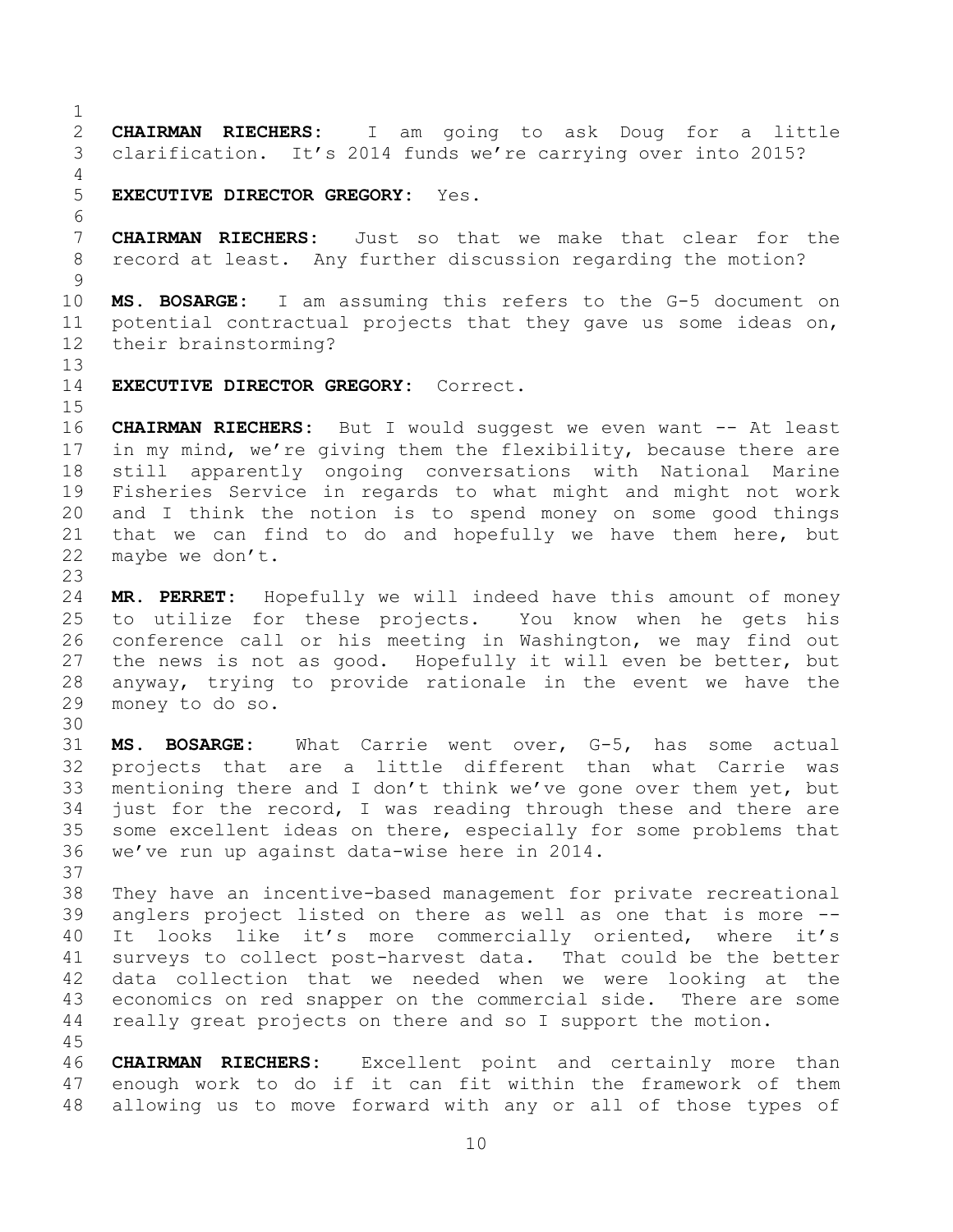projects and then, of course, how much those projects actually cost and how much we end up with will also help dictate that. Any other comments? **MR. BOYD:** I basically support the motion, Corky, but I think that the council should have some final say as to which projects are more important and I would like for you to consider changing 8 that so that it's staff and Chair, with the final authority resting with the council. **MR. PERRET: I thought about that too and I leaned more towards what you're saying and so I would make that modification, staff and the council. CHAIRMAN RIECHERS:** That was a friendly amendment. Does Mr. Pearce accept that friendly amendment as well? **MR. PEARCE:** That's fine. **CHAIRMAN RIECHERS:** Now, I will have to ask a question about that, the execution of that. What are our options there, Doug? **MR. BOYD:** Well, I would think that it would be a presentation by council -- Which Doug? I'm sorry. **CHAIRMAN RIECHERS:** I was referring to Mr. Gregory, because I am guessing that he may have thought of how we can carry this out if we don't have a meeting between now and then. **MR. BOYD:** To you, Mr. Gregory. **EXECUTIVE DIRECTOR GREGORY:** We're not sure. If NOAA gives us guidance that we can identify something in a general manner that we want to do in 2015 and then pick specific projects in 2015, it would be easy to bring it back to the council in January. If we have to identify specific projects now, before the end of the year, then we won't be able to bring it back to the council and what these projects are is a combination of projects that have been discussed by our staff and NMFS, the economic projects, and then a couple from the University of Florida that I happened to be in an ongoing conversation with them about potential collaborative research into the future. We were just scrambling and we were telling the Chairman about this opportunity and he said, well, come to the council with some specifics and so that's why I presented this as examples.

We're not married to any of these and we just were looking at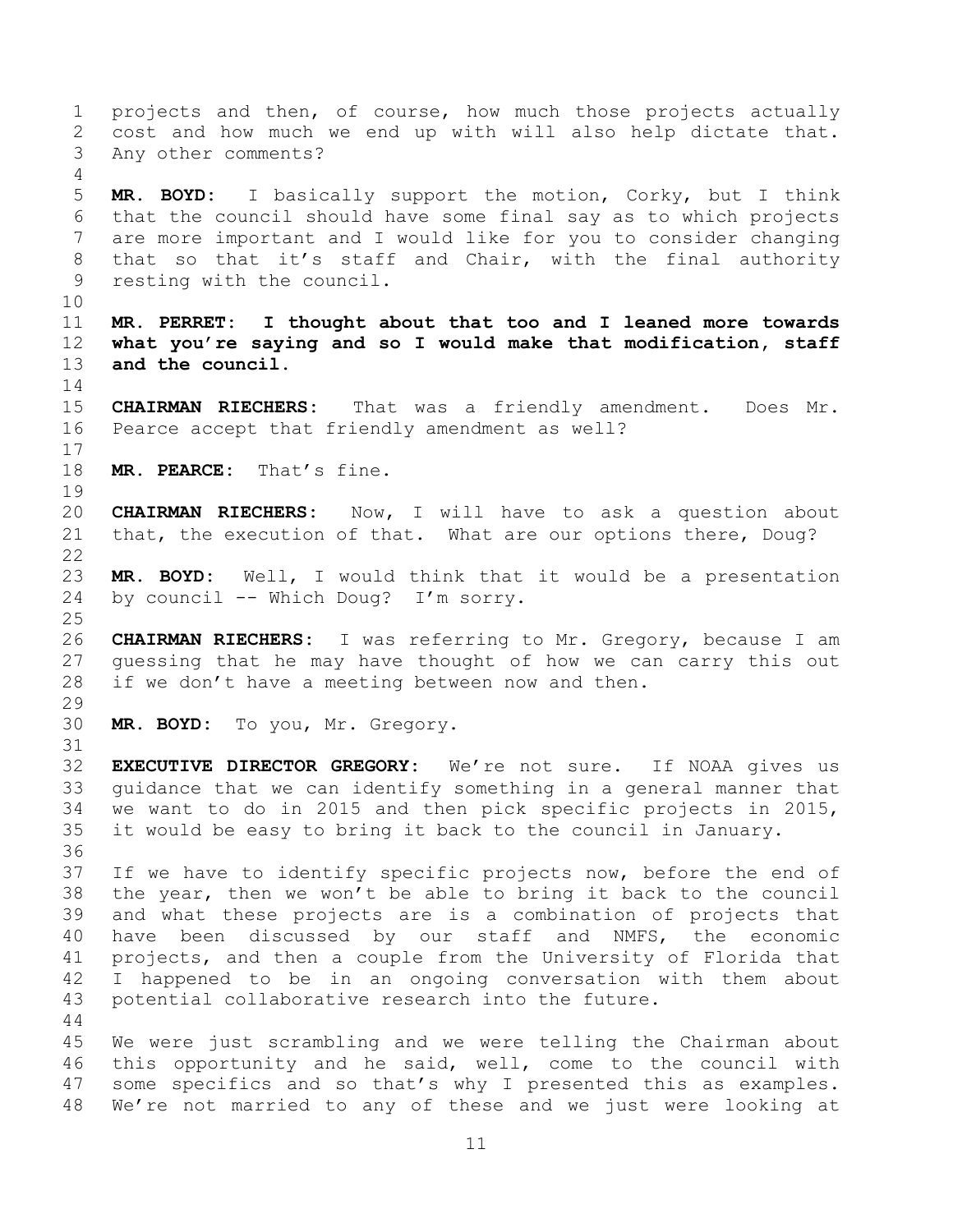some things that we thought this money could be used for in a general sense and so it depends on how much leeway NOAA gives us in identifying what we're going to do with the carryover funds and so I seriously doubt we will be able to come back in January, but it's a possibility.

 **MR. ROY WILLIAMS:** Robin, didn't I hear Cathy say that we had to have these funds -- I don't know if she said spent or committed by the end of December.

 **EXECUTIVE DIRECTOR GREGORY:** The carryover stuff, we have to identify activities that we want to carry over into 2015 and they could be spent in 2015. Anything we don't identify as carryover we have to spend in 2014 and so I think the next motion that Corky is thinking about doing is something that would have to be done in 2014.

 **DR. SIMMONS:** I think we can certainly do what you guys are discussing with the contracts, but it would probably be a good idea to have everything very lined up for the January council meeting, because that means as soon as the council passes the motion to fund those projects and we have a better number from NOAA that we want to give those people the money right away, because they have until December 31 of 2015 to spend that money and so it's a very short period of time for somebody to do that work and spend that money and so we just want to make sure that 27 don't get a project that's too big and outside of that timeframe and the further we get into the new year, the more difficult it's going to be for those people to complete that project, I would assume.

 **CHAIRMAN RIECHERS:** My only concern with the motion on the board, just from a discussion standpoint, is are we giving enough leeway in case they have to have a commitment by December 31 with no real way to call the council back together, unless Mara can give us some guidance in that respect.

 Could we do a prioritization of a list of projects by council members by email or something like that or are we breaking too many procedural rules or are we breaking any procedural rules?

 **MS. LEVY:** Do you mean that each council member would submit some sort of list about what projects they would like to see happen in which order? 

 **CHAIRMAN RIECHERS:** If, for instance, as they work through it in the next few weeks and they get a list of projects that are reasonable, to the extent that National Marine Fisheries Service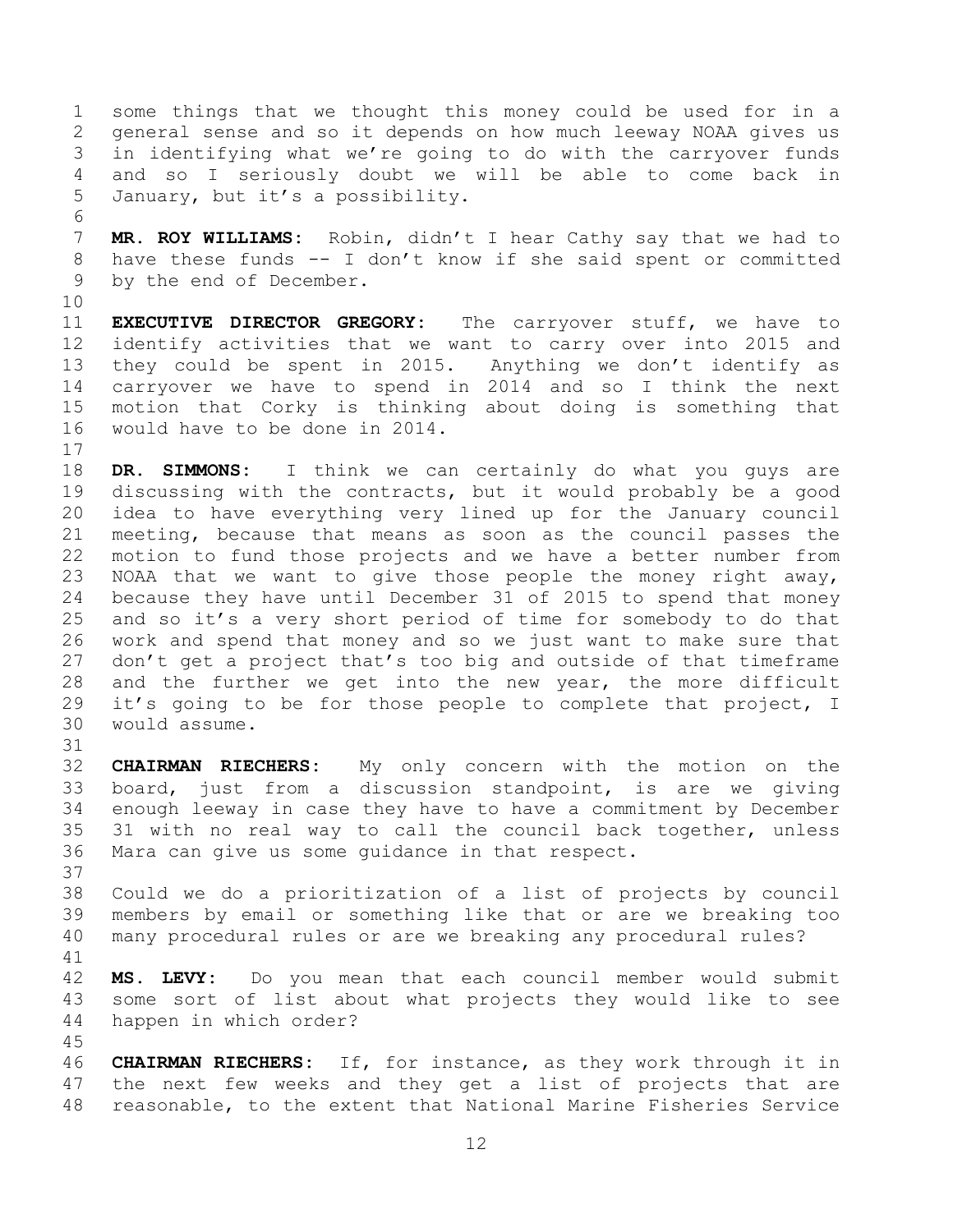back and have them present it and actually say we want these two to go forward, could we at least provide the Chair and the Vice Chair a prioritization of those? **MS. LEVY:** I am trying to think about what that would mean. I mean so instead of discussing it at full council and saying these are the types of projects we would like, to just individually submit your wish list and see what the Chair does with it, just to make sure I understand what you're talking about? **CHAIRMAN RIECHERS:** Well, I mean it's either that or we try to figure out a way to do an emergency call. I mean those are really the options that I see in front of us. **MR. PERRET:** Doug, Texas Doug, that was why I had it the way it was, because of the timing thing. What about this? If indeed the decision has to be made by the end of this calendar year, the staff and the Council Chair would have the authority. If we have additional time, then the staff and the council would make the decision and is that reasonable? **MR. BOYD:** I think that's reasonable. The reason that I brought this up is because I can see that there might be council members who have projects that they think are as important as these and this may be a staff list of projects, but I don't know that the council might have different projects that they feel are more important and that's why I was trying to get the council involvement. **MR. PERRET:** Okay and let's -- Maybe I can try and massage it. **MR. BOYD:** We've got this deadline problem, obviously. That's the issue. **MR. PERRET: If additional time is provided, then staff and the council will make the decisions.** Thank you. **CHAIRMAN RIECHERS:** I think we've got to go back and clean up the first line now, because it has to say the "Council Chair". Then additional time -- I think if additional time is provided, just say -- Maybe if the decision can move into next year or something like that. That's all we're talking about. **EXECUTIVE DIRECTOR GREGORY:** I think we're going to have to make a decision by the end of the year, but we would welcome other

believes they can agree to those, but we don't have time to come

suggestions, say within the next two weeks or three weeks, for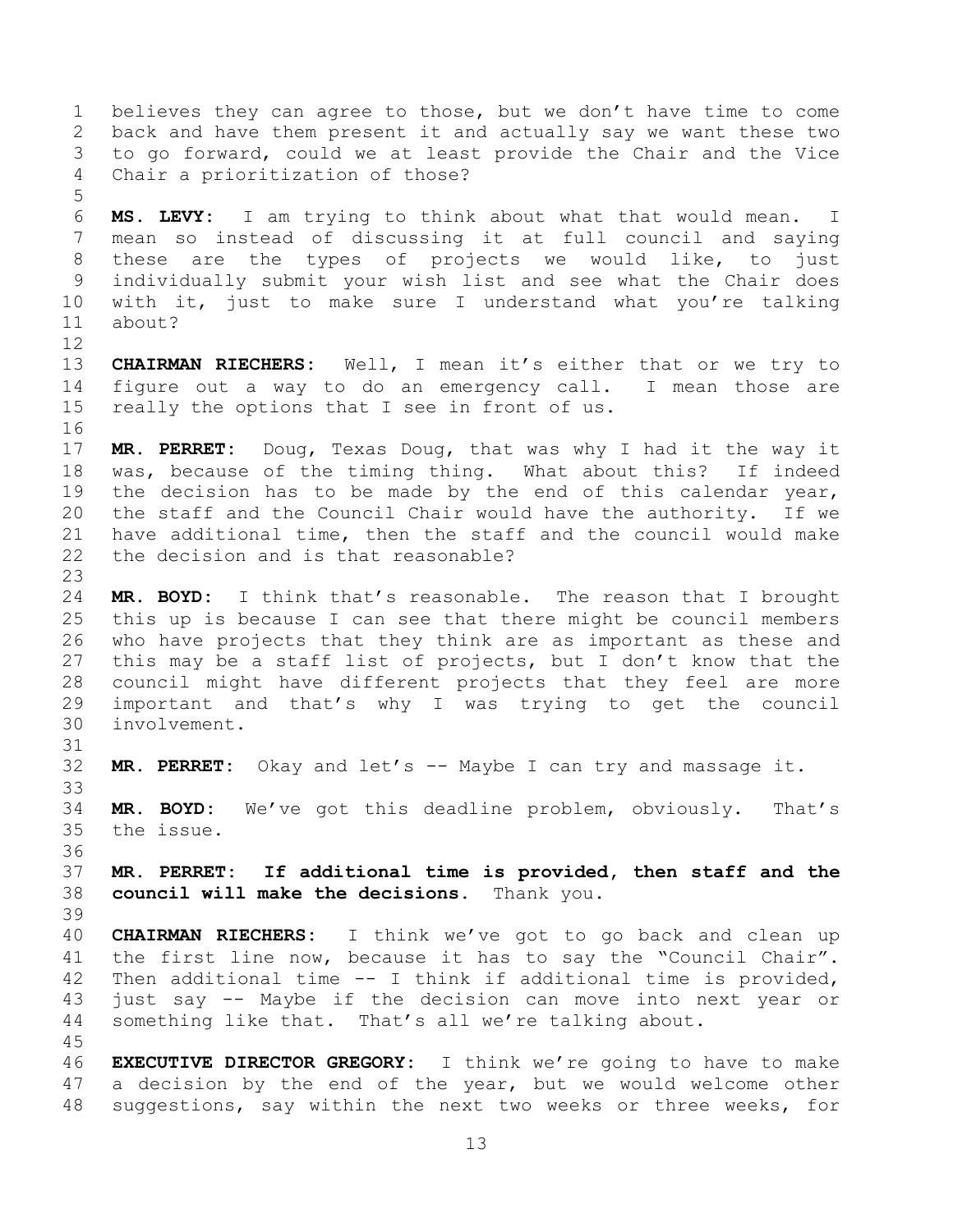consideration and just open it to that, because this wasn't -- I'm sure once you put things down, it becomes more solidified, but this was not intended to be all the things we would consider, but clearly, given the timeframe, there's not a whole lot of time to solicit other ideas, but if council members have other research ideas that they would like to consider for 2015 carryover funds, we can certainly flesh them out and look at them.

 **CHAIRMAN RIECHERS:** If any council members have an idea and can do a three or four-sentence description, much like you're included here, you would be looking for us to provide you with that as soon as possible or did I see your hand up behind me or are we still working on the motion? It takes a village here to do the motion.

 **MR. WILLIAMS:** Robin, looking down this potential contractual projects, these are -- Really, I would like to see some input from the Chair of the SSC on this too or maybe the SEP. Do you ever do stuff like that? I mean could we delegate this to a small committee of the Chair of the SSC and what we used to call the SEP and the Chair of the council and the Executive Director? Is that ever done?

 **MR. PERRET:** I don't care who provides input, but we're under the gun time-wise. If we have time for the SSC and the AP and any member of the public, I am all for it, but I'm just trying to accommodate the staff.

 We're in a fortunate situation and we may have some additional money and I certainly would want us to utilize it in the Gulf rather than it go back to D.C., where who knows what's going to happen to it.

 **MR. WILLIAMS:** But my point is we do have -- These are scientific projects, both sociological and biological science stuff, and I would sort of like to get the input from somebody from the SSC.

 **EXECUTIVE DIRECTOR GREGORY:** We just had the SSC review and it's something you're going to look at under the SEDAR Committee, the research priorities. The thing that's limited this list to more economic and social stuff is these are like surveys.

 Biological research really can't be conducted within a twelve- month time period, but surveys can be and so that was kind of why this is mostly economic and social rather than biological.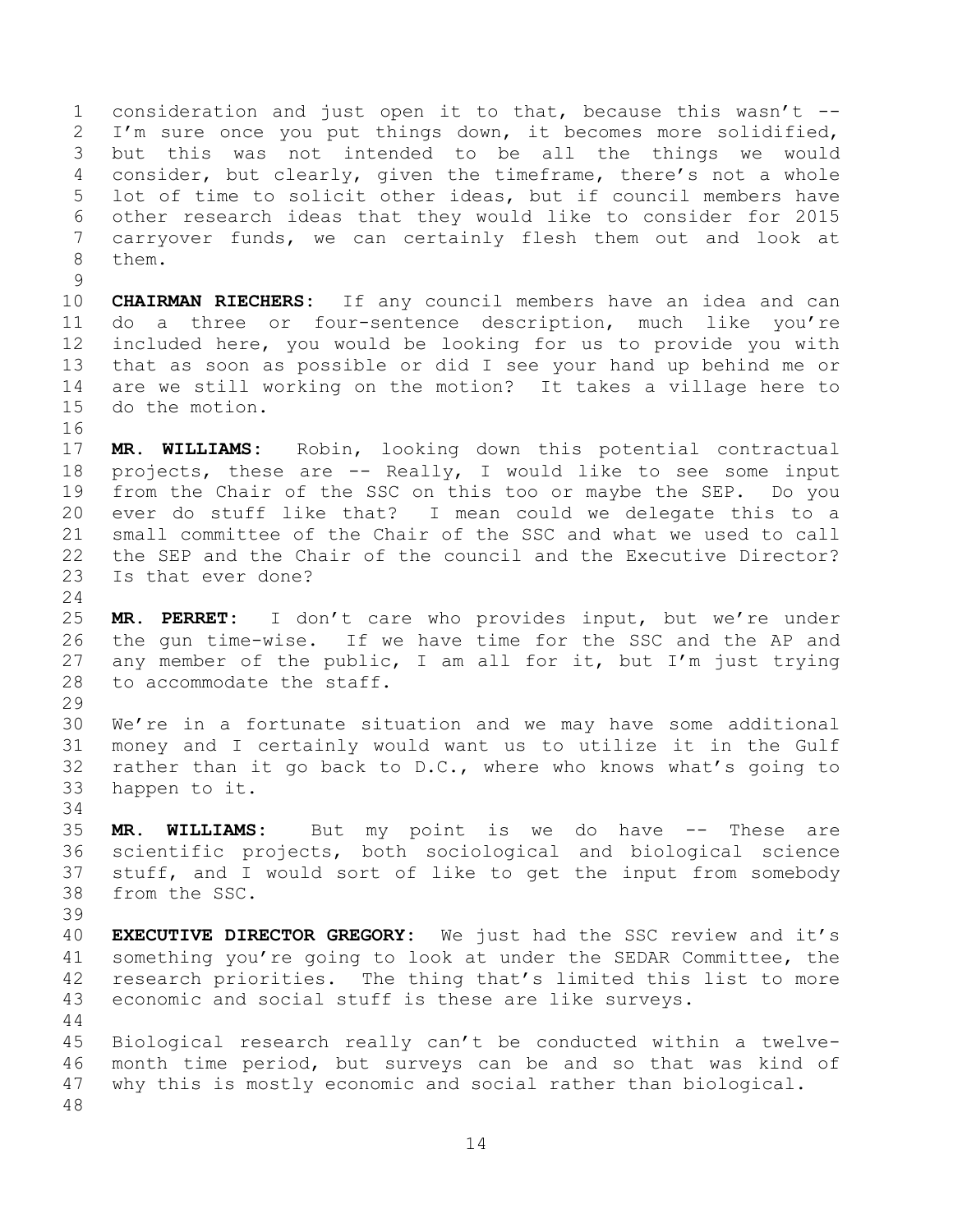**MR. WILLIAMS:** If I may follow up, who was the Chair -- I guess are we doing away with the SEP and just merging them into one? There was some discussion of that, but I mean who would be the Chair of that group that might be a good person to consult on this with you? Who is the chief economist or do we have one?

 **EXECUTIVE DIRECTOR GREGORY:** We did consult with the National Marine Fisheries Service economists in the Regional Office and in the Science Center on this and we have the SSC's comments, including from the economists on the SSC, on the research priorities and so we have that in hand.

**MR. WILLIAMS:** Relative to this?

 **EXECUTIVE DIRECTOR GREGORY:** Not relative to this list, but they were available to us and this list was identified for things that could be done within a year, that wouldn't take more than one year to complete and most of the biological research we came up with -- Field research takes more than a year.

 **CHAIRMAN RIECHERS:** I think point well taken, Roy, that maybe as they figure out more of what funds are available and the size of the projects then they can maybe obviously reach out to some of our scientific bodies as well, maybe the Chairs of those two groups, to see if they have any suggestions or prioritizations as well, but I wouldn't say we want to limit them to whatever comes out of that body, given we're going to have to show a great deal of flexibility here, is all. Any other further discussion? **Hearing none, all those in favor of the motion say aye; all those opposed. The motion carries.** Mr. Perret, you have a third motion coming up? You're almost batting 1,000 here.

 **MR. PERRET:** I am on a roll and I have a third one. **Again, we are in a fortunate situation and it looks like we've got some funds that we need to try and obligate for important council activities and, saying that, I would move that we have a one- time increase in the liaison funding to the Gulf states and the Gulf States Marine Fisheries Commission for up to an additional \$20,000 per state.** I am asking for additional funds up to \$20,000 for each of the member states and Gulf States for the liaison contract. That's my motion, Mr. Chairman.

 **CHAIRMAN RIECHERS:** Do I hear a second for the motion? The motion is seconded. Any discussion regarding this motion? 

 **MR. PERRET:** Just by way of rationale, I know firsthand just how much time state resource agencies spend on council activities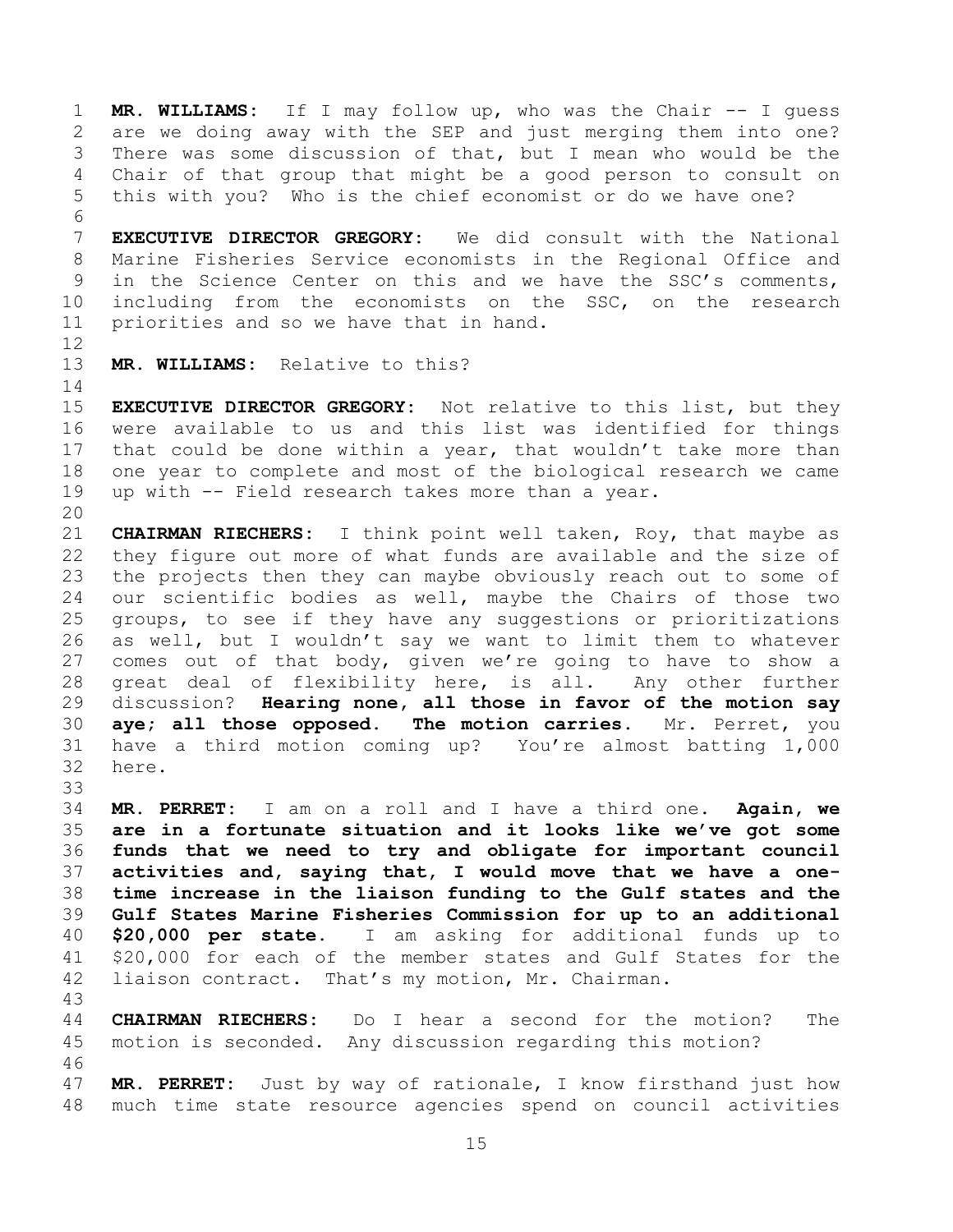and they don't always bill for it. Saying that I realize, if this motion passes committee and the council, this money would have to be spent by the end of this calendar year and so that does not give a lot of additional time and hopefully -- I am sure there are states that have billed over their current liaison amount and that if indeed those states are over that some of this additional money would be able to be funded for some of that additional time and equipment and materials, supplies, whatever they did relative to council activities. Thank you, Mr. Chairman.

 **CHAIRMAN RIECHERS:** Any other discussion? **Hearing none and seeing no hands up, all those in favor say aye; all those opposed same sign. The motion carries.** That's three-for-three, Mr. Perret. You're batting 1,000. With that, I think we move on then and I believe that covers everything under Tabs G-4 and G-5 and I think we move on to Tab Number G-6 and who is going to -- You're going to take it, Mr. Gregory? Okay.

## **UPDATE ON AP AND SSC APPOINTMENT PROCESS AND STRUCTURE**

 **EXECUTIVE DIRECTOR GREGORY:** Yes, sir. Tab G-6 is the proposed improvements to the advisory panel and SSC appointment process. We looked at this at the last meeting and the council gave us some suggested changes and asked us to continue working on that. 

 We've incorporated the suggested changes. We are moving forward with developing an online application process, with the recognition that some people will still want to submit a paper copy, which then staff will put onto the online system, so that people can check online to make sure that their application has been received and is available. 

 We are proposing, because we have over 200 people that we appoint, proposing to stagger the terms into three-year -- Maybe everybody a three-year term instead of a two-year term and then reappoint or reconsider appointment of a third of each of the total group in every year. We will go through that and we will see how that minimizes the workload and find out if it actually creates more confusion among the fishing public.

 We're going to have something for you in January or before the end of the year, an online application process for you to look at and experiment with and to see how it goes and that online process will have an application form. We won't just accept an email saying I want to be on there and we won't accept detailed résumés, but just enough information to make it pertinent for the advisory panels or the SSC and in which case, for the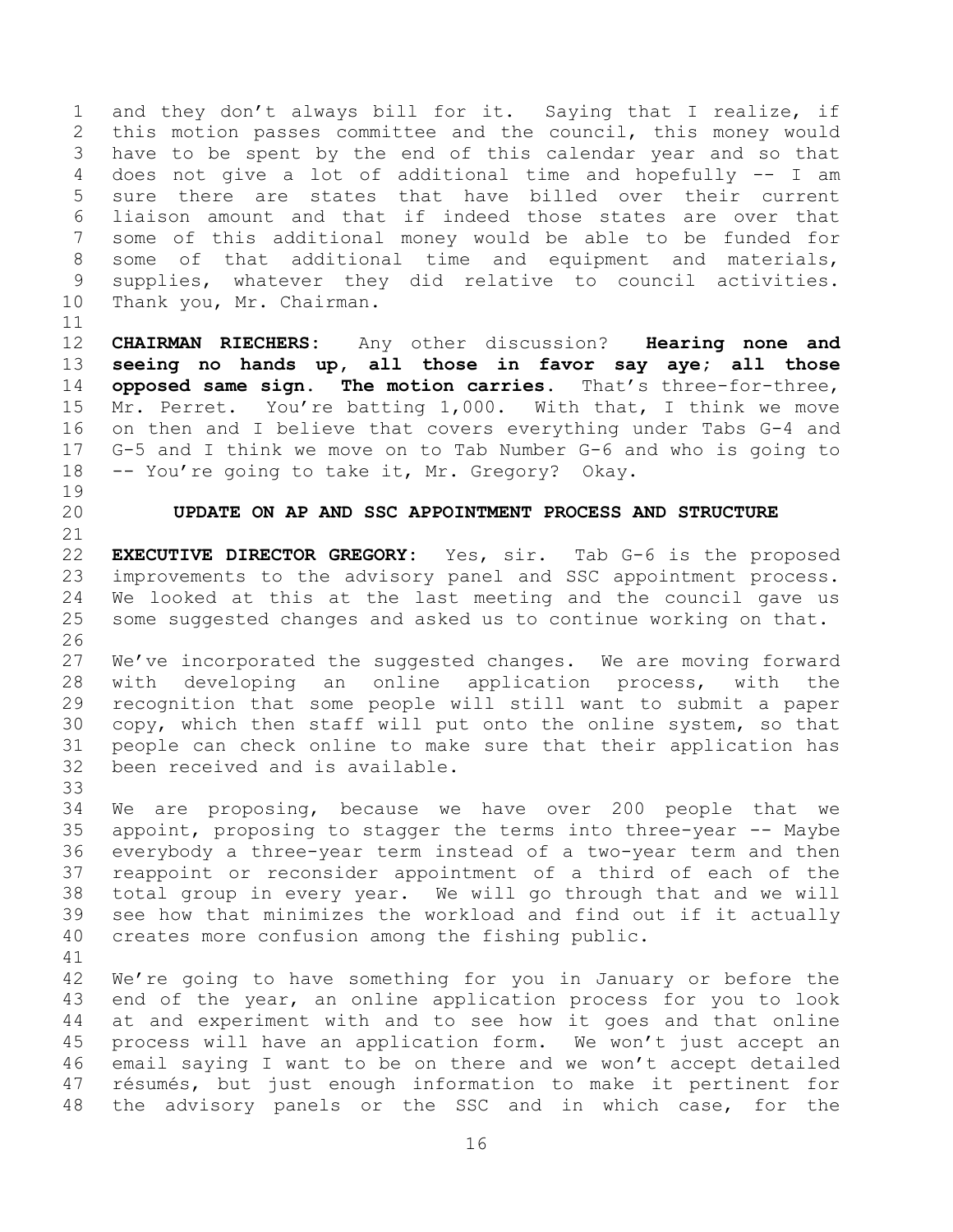advisory panels, it will have -- The application form will have a statement that they've had no fishery violations within the last five years. For the SSC, it will have the statement of financial interest form that NOAA has developed. We have a new form and most of you all will see it in January. The new council members have already had to fill out the new form. I think it's much more complicated than in the past and it takes more time to fill out if you do have businesses that you're associated with where there's a potential conflict of interest in that, but that will all be available online. The only snafu we expect is with the SSC, because the NMFS or the NOAA guidelines says that anybody appointed to the SSC must have their statement of financial interest on file with National Marine Fisheries Service Regional Office forty-five days before they can be appointed. That's not a policy that we have followed in the past and we're going to try to follow that policy, but we will come back in January with a detailed timeline of how that might work, but that's the only complicating thing and they have to file that with the Regional 23 Office and so that's the online process. There is three parts to this and the second part is the advisory panel structure and the third part is the SSC structure that Mr. Williams referred to earlier. For the advisory panel structure, we took your advice to say that these categories of advisory panel stakeholders are for guidance only and they are not hard and cold and fast categories, because we don't want to have positions that go unfilled simply because nobody in that category applied for it and so these are guidelines only. We have changed the word "conservationist" to "environmentalist" and we didn't want to use the term "E-NGO", because there are environmentalists out there and I looked at -- I considered a past council member, Julie Morris, as an environmentalist, but she's not an E-NGO representative and so we changed that to "environmentalist" and Mr. Perret said that was better that "conservationist" and so we're moving with that. We've got private anglers and for-hire people for the recreational sectors. This listing here is a staff recommendation of general categories. We need to make a final decision on this in January, because if you're going to consider these in April, we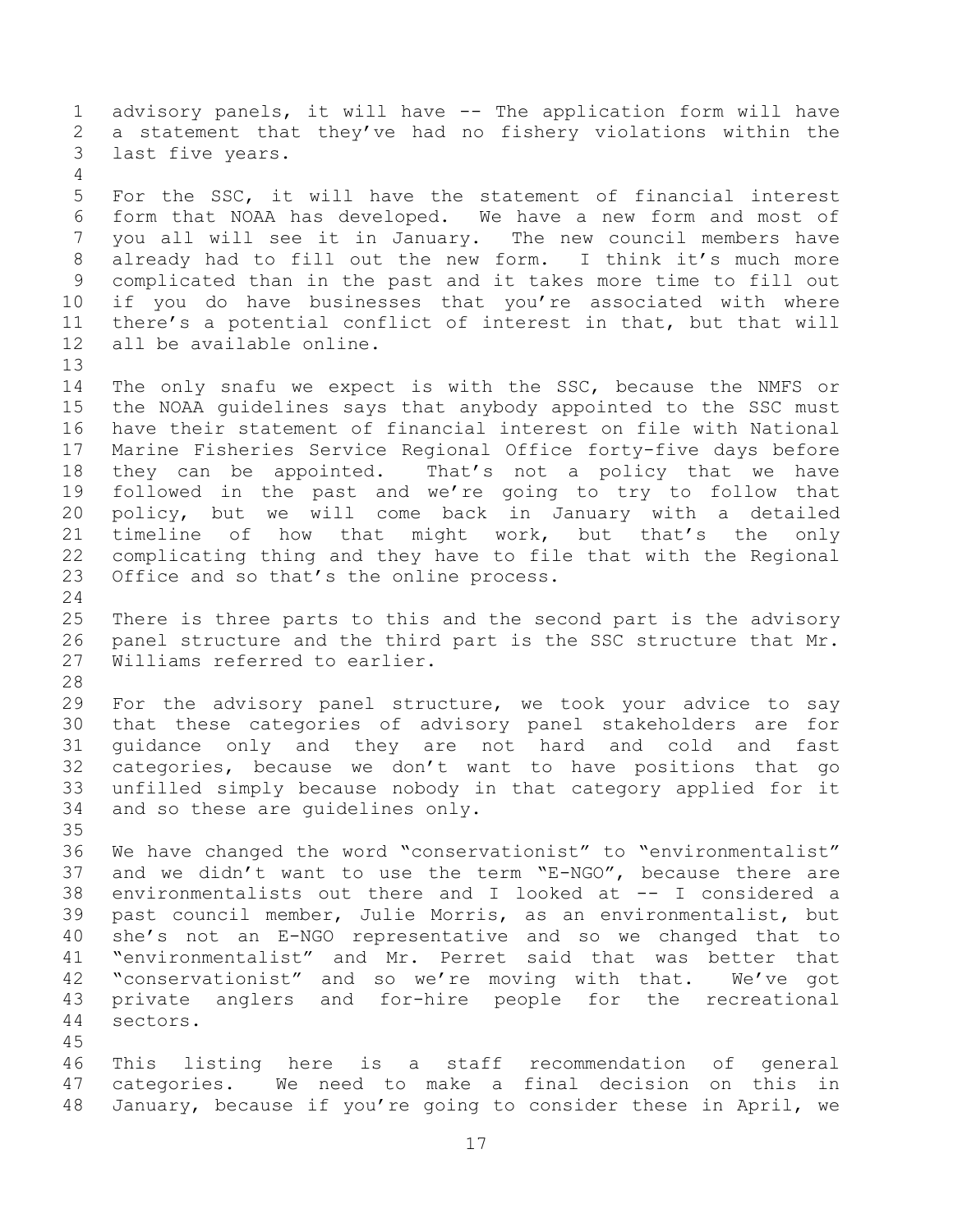need to know in January how to move forward and start advertising these positions as soon as possible. 4 At the end of the advisory panel section on page 5, we have listed the ad hoc advisory panels and the number of members in each without going into the same detail of categorizing the members. The important point I want to get across to the council is we need to establish sunset dates for each ad hoc panel. The name "ad hoc" means it's for a specific purpose and some of these have existed for a number of years. Now, the thing is if a panel, ad hoc panel, has not fulfilled its duties and a sunset date comes up, the council simply reconsiders and comes up with a new sunset date and maybe it should be every three years or every two years or something like that, but we want you to consider that between now and January. It's possible an ad hoc committee could become a permanent advisory panel, if that's deemed necessary. I will stop there and take any questions on the online process or the advisory panel discussion. **CHAIRMAN RIECHERS:** A question regarding the establishment of a sunset date. In our decision to try to make those sunset date establishments for you, it would probably be useful for us to know when they were previously established, so that -- There may be different or a staggered set of times we want to have there and we may not want to just establish one date for all of them, depending on that. The other question I have as I walk through here is what are we searching for when we say "other"? Other than the previous categories here on each set or help me with the notion of "other". **EXECUTIVE DIRECTOR GREGORY:** That was intended just as a catchall and without any specificity, because I think staff -- Staff currently categories your AP members as charter boat or headboat or -- What I've learned is that the term "other" has been used for things like a fish house operator or owner, rather than a fisherman. In my mind, the commercial category would cover both of those, because they're representing that industry, but the "other" was just there as a catchall and if you don't want that or lump that into the other ones, that's fine, but since these are just guidance only, it's just kind of there and we haven't really defined it.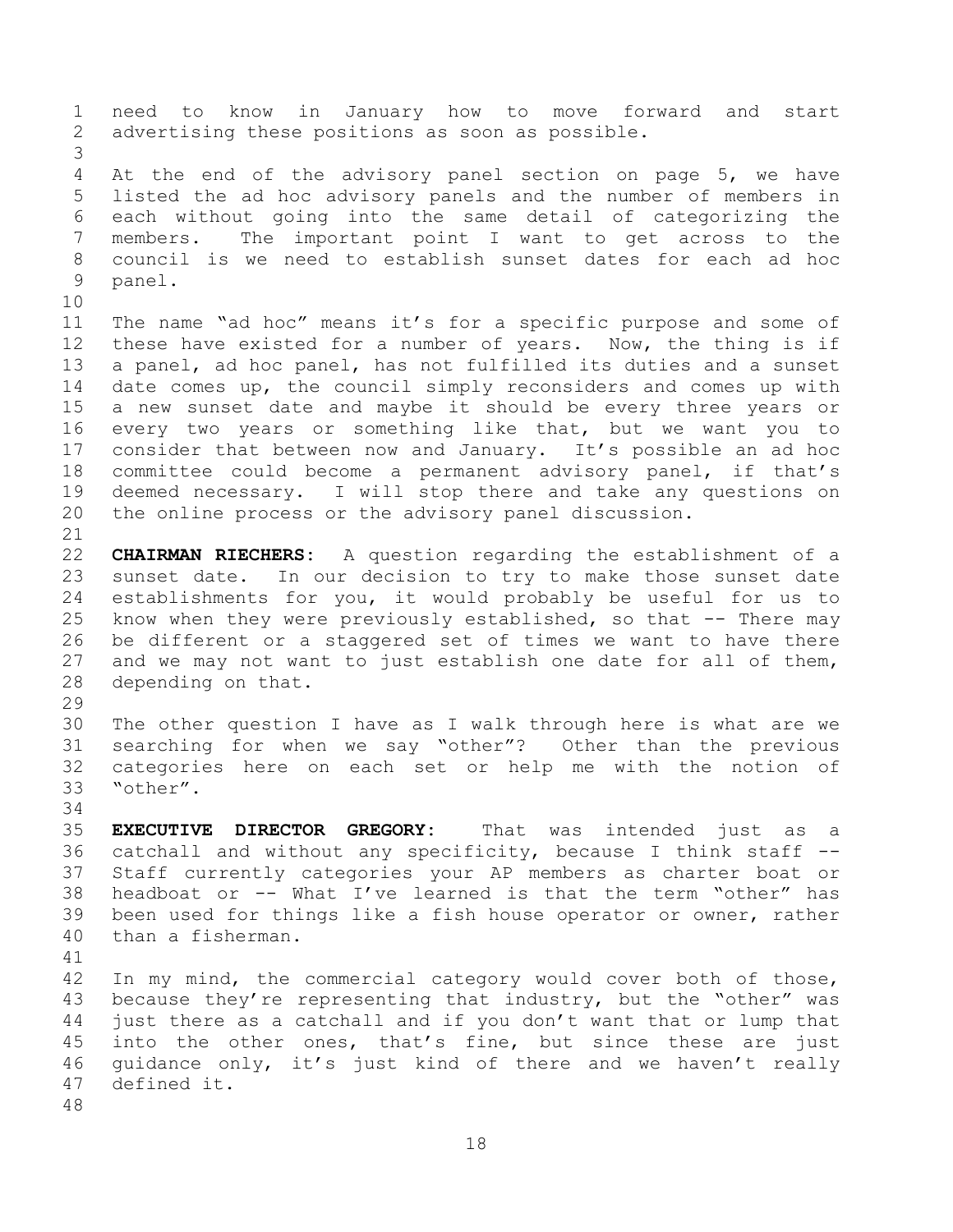**CHAIRMAN RIECHERS:** The only thing is as long as we can keep in mind it's guidance only and we don't always have to -- If we have people who are still in the pool who may not fit the other categories who we may or may think are really designed to fit here, we don't appoint them just because we happen to have their name in front of us. I think we can make that decision as we go, to some degree, but I was trying to figure out whether we were just looking at others as being anybody different than the previous categories or they could be inside that category or just other names that we may have. Mr. Perret, you had a question? **MR. PERRET:** Thank you, Mr. Chairman, and I have two or three questions. Doug, would you please explain the rationale for east and west Gulf? **EXECUTIVE DIRECTOR GREGORY:** Let's take the Shrimp Advisory Panel. The shrimp fishery in the eastern Gulf is operated differently, and it's mostly pink shrimp, than the fishery in the western Gulf and the attempt here is to maybe recognize that difference. I didn't want to put -- We could put brown shrimp and white shrimp and pink shrimp, but -- For the Reef Fish and red snapper, that just seems to be a natural break, eastern Gulf and western Gulf, to get representatives. **MR. PERRET:** If I may, well, you picked shrimp and let's talk about shrimp. The two main management measures with shrimp are the Tortugas closure and the Texas closure and without the Florida members initially, the Texas closure would have never been in place. Many Florida, Alabama, Mississippi, and Louisiana vessels go to Texas to fish when the closure opens and likewise, fishermen from other states go to the Tortugas area when that area opens and so the geography in the shrimp industry is the Gulf of Mexico, in my opinion. The only fishery I think that where we really have an east and a western zone is the mackerel. Snapper are throughout the range and reef fish and, of course, some are primarily a Florida fishery and so on, but it just seems, to me, that some of these don't fit well with separating like a line, wherever that line is, and where is the line, the mouth of the Mississippi River? Are you going to divide Louisiana in half? I don't know. I don't know the answer to that. Anyway, I've got a problem with east and west.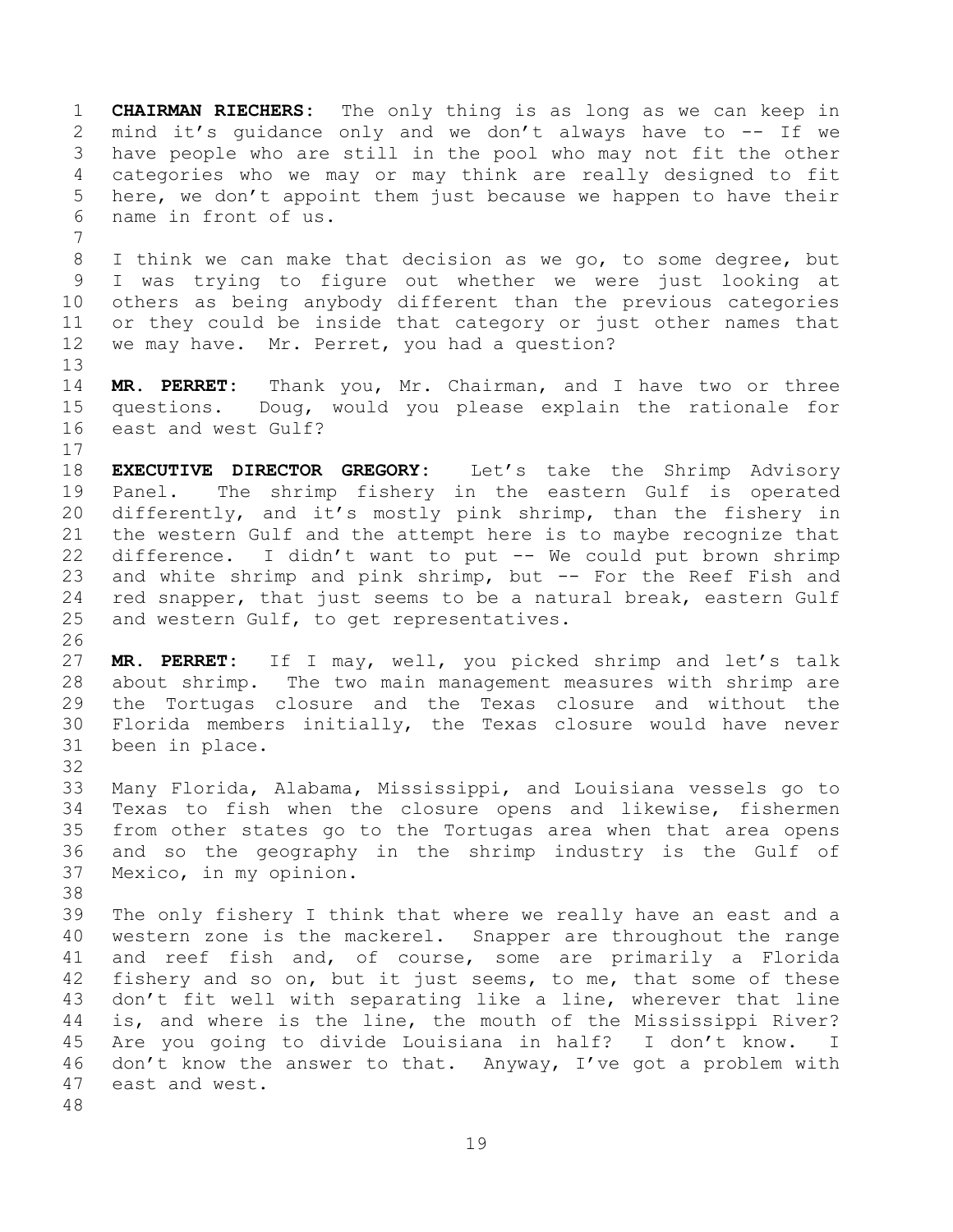Secondly, something as important as some of these major committees and shrimp, for example, is thirteen members and I'm not saying coral is not important, but coral with ten members. I don't even remember the last time we had a coral committee meeting and so it seems to me that's a lot of members for the coral committee. I think that's probably too high for one and too low for the other, and I'm talking about shrimp. 9 I don't know if I'm the only one that has the east/west problem, 10 but I just don't think that's appropriate or necessary and that's one comment. On the S&S Committee -- **EXECUTIVE DIRECTOR GREGORY:** I would like to respond to those two comments. I understand what you're saying about the Shrimp Advisory Panel, because a number of those operations fish both the eastern and western and move back and forth. What we're trying to get at is get a broad representation of the stakeholders so that we didn't end up with a committee where a particular stakeholder group wanted to be on there, but was inadvertently left off. For the Reef Fish, red snapper and others, eastern and western, if we tried to divide things by state, we ended up with way too many people. Like take Reef Fish, for example. If we did it by state, instead of two categories, we would have five categories and so we could do it by state, but have maybe one for-hire and one private angler, but if we did that for each state, we're talking about four times five and that's twenty right there. We can try to do that if you want between now and January and come up with examples, but that gets -- It just seemed to be getting too specific and if we're using this as guidance only -- We can still try to do that and look at it, but eastern and western just seemed to be a natural delineation, in our mind, of getting a broad representation of people to apply without going down to the state level. **MR. PERRET:** I still say, okay, east and west and where would the line be for coastal migratory pelagics for east and west? We now have a line and it's the Florida/Alabama line, western Gulf and eastern Gulf, insofar as the fishery, but where would the line be for all these others, the mouth of the Mississippi River? **EXECUTIVE DIRECTOR GREGORY:** I think, in my mind at least, Louisiana and Texas is western Gulf and the other three states are eastern Gulf, for this purpose.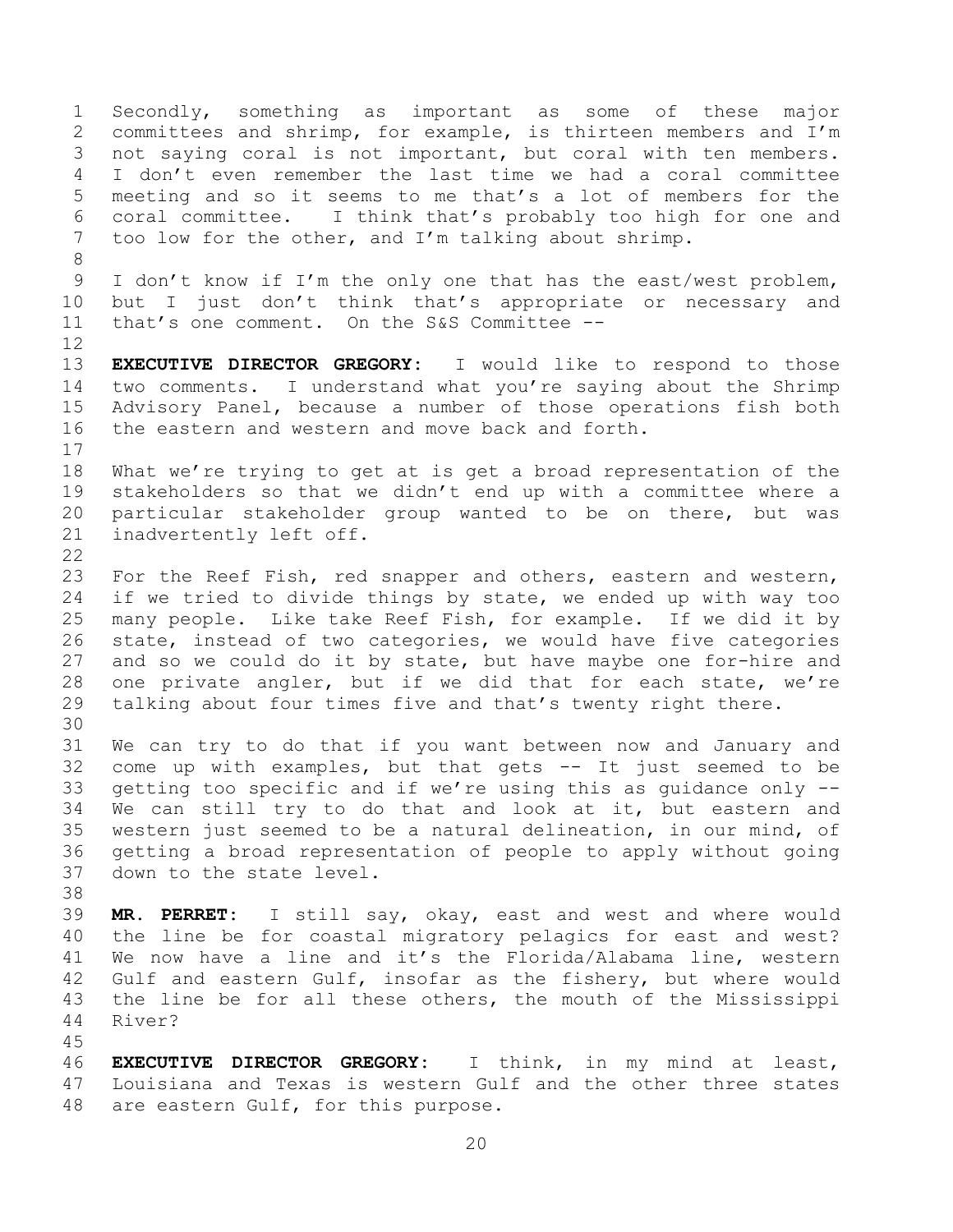**MR. PERRET:** Other than coastal migratory pelagics, where we do have a distinct line and management measures vary from each and quotas and all that stuff, why not just take out western and take out eastern and instead of having one private east and one private west, have two private anglers and two commercial and two scientists and two -- That's my take and I may be the only one that feels that way. 

**EXECUTIVE DIRECTOR GREGORY:** May I?

 **CHAIRMAN RIECHERS:** Let's hear from Ms. Bosarge first and then you may end up addressing both questions and who knows. Okay. Go ahead. Hers is on something different.

 **EXECUTIVE DIRECTOR GREGORY:** Let's take red snapper. Clearly, it seems to me, and this is -- Nothing is black and white. The eastern charter industry has different perspectives on where to go with management than the western Gulf charter industries. I mean it seems to be the geography is different.

 **CHAIRMAN RIECHERS:** The question is whether spelling them out makes that much of a difference here or if Mr. Perret, using his suggestion, is not spelling them out, but when we go to make appointments, we look for geographic representation. That's the question, I think, because at the end of the day, this is all 27 just a suggestion in how we fill these memberships out and it's not necessarily -- We're not mandating this kind of membership. 

 I think that's the question and certainly Mr. Perret has felt strongly enough to bring it up and I don't know if we should offer it as a motion, Mr. Perret, so the full council takes it up that way, or how you would like to do that.

 **MR. PERRET:** It seems like I'm the only one that's got a problem with east and west and so if that's the case, I am not going to burden the staff and --

 **CHAIRMAN RIECHERS:** I am not certain you're the only one, but we'll hear from others.

 **MR. MYRON FISCHER:** I'm not on this committee and so I was trying to refrain from comment, but being Corky cornered me as keeping my mouth shut, and you all know it's very difficult, but my take on it -- I can't give advice to the Chair of the committee or to Doug, who created the chart, but I think the composition should reflect a snapshot of the industry.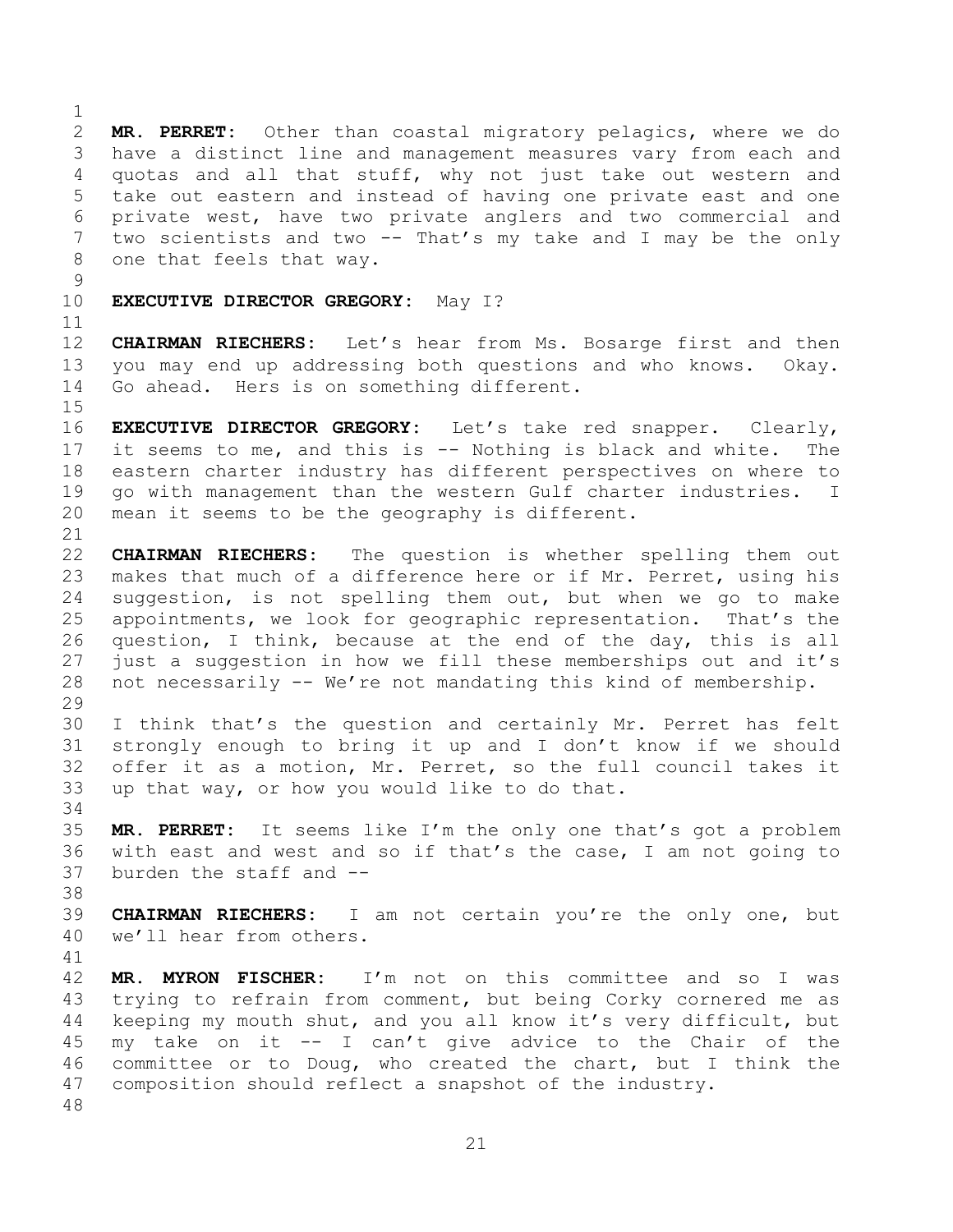If the majority of a particular industry is leaning heavily towards the west side of the Gulf, I think that's where the AP members should come from and not necessarily follow that percent down to the percentage. 

 If it's a type of fishery, a reef fish fishery, that might be a Florida fishery or spiny lobster or stone crab or whatever fisheries we are still quasi-managing, that's where those members should come from. I really think these committees should reflect the fishery.

 **CHAIRMAN RIECHERS:** Camp, since it's to this point, I'm going to take you and then I'm going to come back to Leann.

 **MR. CAMPO MATENS:** I have been mulling this over and I'm not sure, if we divide in east and west, that all of these categories should be divided on the same line. I mean pelagics is a good example and I think red snapper is a good example. Mr. Perret, do you want to be in the east or the west?

 **CHAIRMAN RIECHERS:** I will let Mr. Perret think about that for a moment and, Leann, I'm going to ahead and take yours, because you've been waiting patiently.

 **MS. BOSARGE:** On a different subject, in the past when we've decided the makeup of these advisory panels, one of the most important things to us as a council has been to make sure that 28 they're balanced and in the past, a lot of that has been balancing recreational versus commercial, as far as the makeup, so that we get input, equal input, from both sides.

 Especially for red snapper, as the recreational process has become more and more divergent between for-hire and private anglers and what their opinions may be, and not necessarily what we're doing, but what the opinions may be, I can see where we're trying to make an effort here to split that recreational into for-hire and private and make sure that we have representation on both.

 My only concern is are we doing that and maybe unbalancing recreational versus commercial? In other words, if you look at the Red Snapper Advisory Panel, in the past would it have been maybe two commercial and two recreational, where you're balanced, and now what I see on the page would be two for-hire, two private angler, two commercial, whereas if you want to look at it just in black and white, recreational versus commercial, as far as an outcome -- I know for-hire and private angler are not on the same page all the time for sure, but I just want to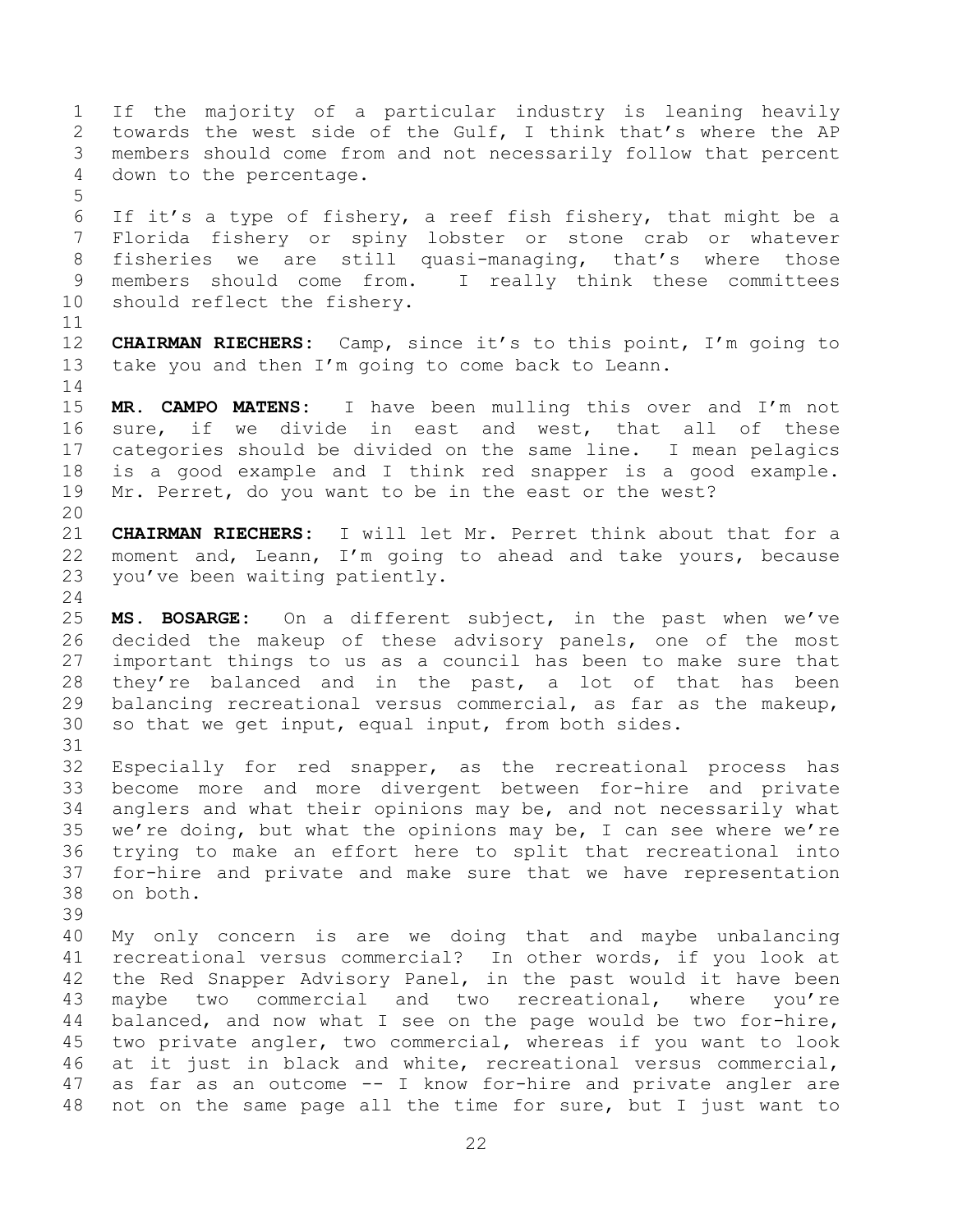make sure that in trying to balance that aspect, the for-hire and the private angler, that we don't unbalance something else in the process and so just keep that in mind. **CHAIRMAN RIECHERS:** Mr. Boyd and then Mr. Perret was going to respond a moment ago and so we'll go back to Mr. Perret after Mr. Boyd. **MR. BOYD:** I had two things. One is over the last couple of years, we've talked about staggered terms for the SSC and the APs and I don't think that's gotten a lot of traction, but I just want the council to consider that we have an administrative issue when we have to reconstitute 200 people at one time. It's difficult for staff to work with that many résumés and it's difficult for the council to work with that many résumés and so we might want to do one, two, and three-year terms and start at some given point, so that we get into a better administrative routine as well as an experience routine. Then the other comment I have, which I was going to bring up, was the same thing that Leann just said. It seems to me that we as a council are moving to two different distinct groups and one is a for-profit group and one is a purely recreational group. In looking at this, I would reiterate what Leann just said. It looks like an imbalance of the profit-making group versus the recreational group in the way that we're suggesting that this is made up. Thank you. **CHAIRMAN RIECHERS:** Mr. Perret, back to you. You kind of went down this road and I'm not certain we have solutions at this point. What we do have is I think several things that have been expressed and go ahead, Mr. Perret. **MR. PERRET:** Let me respond to Mr. Matens. Mr. Matens, I guess if Louisiana and Mississippi could ever decide on where the line is between the two states, I could make up my mind which side I would want to be on, but look, I'm on a roll and so it's time to get shot down. **I am going to make a motion, and believe me, my feelings won't be hurt if you all defeat my motion, but I am going to move that we do away with the geographical description under the panels, i.e., do away with east and west and at-large. That's my motion. CHAIRMAN RIECHERS:** Does Mr. Perret have enough traction to get a second? Ms. Bademan seconds. Obviously we've kind of had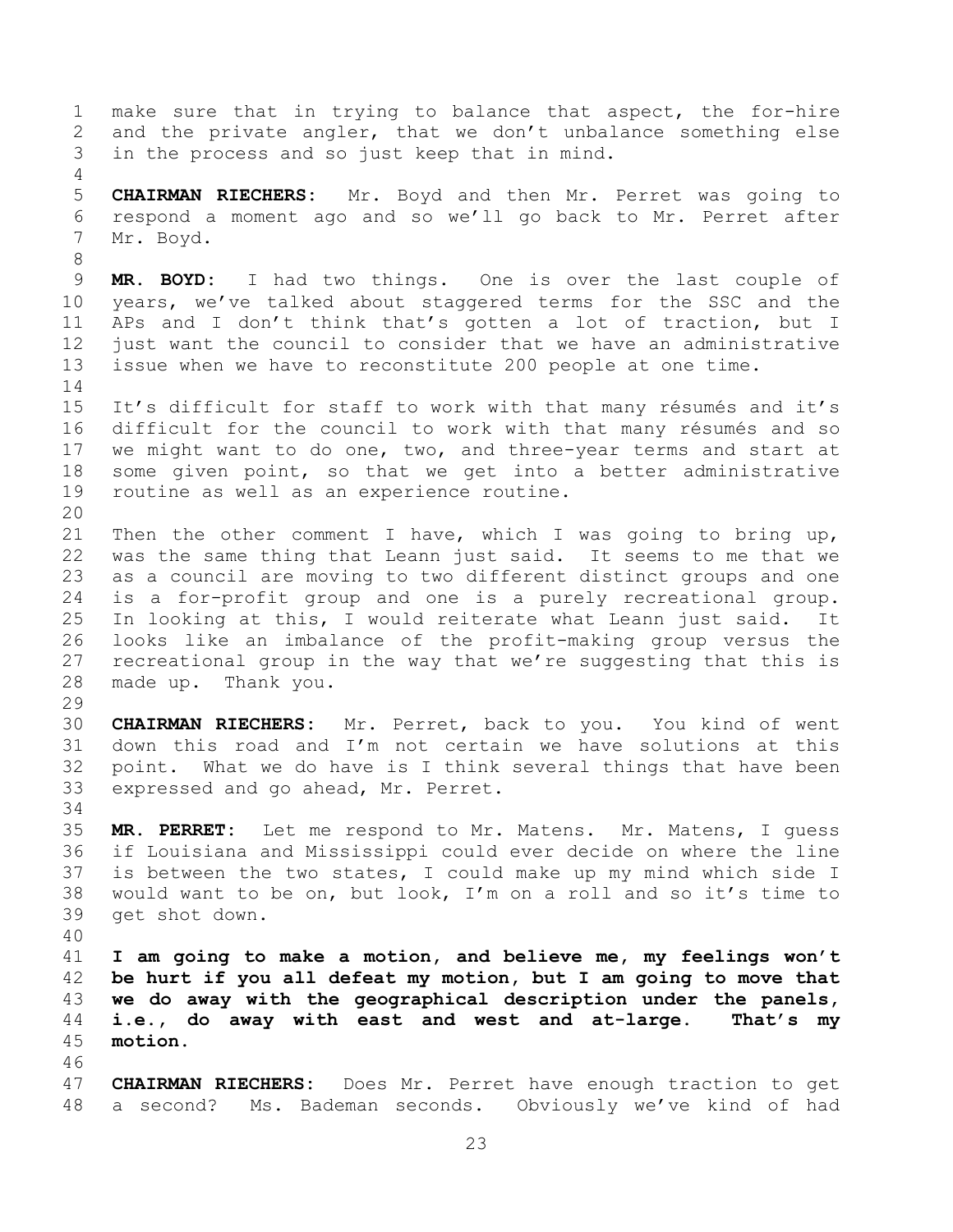some discussion of this before the motion got put up and is there any other discussion one would like to have here? Mr. Gregory, did you want to have a point? **EXECUTIVE DIRECTOR GREGORY:** No, I am not going to debate you.

 I am not speaking against the motion. There is concern about the geographical descriptions and there is concern about the categories we came up with and how many people. We welcome suggestions. We have to make a decision in January one way or the other. 

 What I hear in general, in a general sense, is nobody likes this proposal at all and go back to the way you were doing things before and I mean that's what I'm hearing. I mean one person thinks there's not enough commercial people and the other person says there's twice as many as you think there are and it's out 17 of balance and this was our attempt, staff's attempt, to try to have a balance based on what we see as the structure of the fisheries.

 We can scrap it now or wait until January. It really doesn't matter to us. We're not -- I mean it wouldn't bother us. It was just some idea we thought that would help the council to -- Because it was to make sure we had some balanced distribution of stakeholders on our advisory panels, because we've seen, in some instances, and I can't name you specifics now, where a stakeholder group was not represented.

 That's what we were attempting to do, to try to make sure -- We can't make sure, but try to help keep the panels representative of the stakeholders that are there on the water and it certainly is not an attempt to, as Myron said, populate the APs based on how many fishermen of each type we have from each area. We have never even considered doing that. That would be a lot more work than just two and two and two. It does seem to be confusing at this point.

 **CHAIRMAN RIECHERS:** I think maybe the full council or people can decide what they would like to do. Let's vote this motion up or down and then possibly in full council, or if someone wants to make a subsequent motion, then this motion may become moot if we in fact just don't want to go forward with this concept at all anymore.

 I think the concept is good. The problem is what you run into is the buzz-saw of trying to implement it, which is everyone seeing it all just a little bit differently in how they look at those categories and how they look at those geographic regions.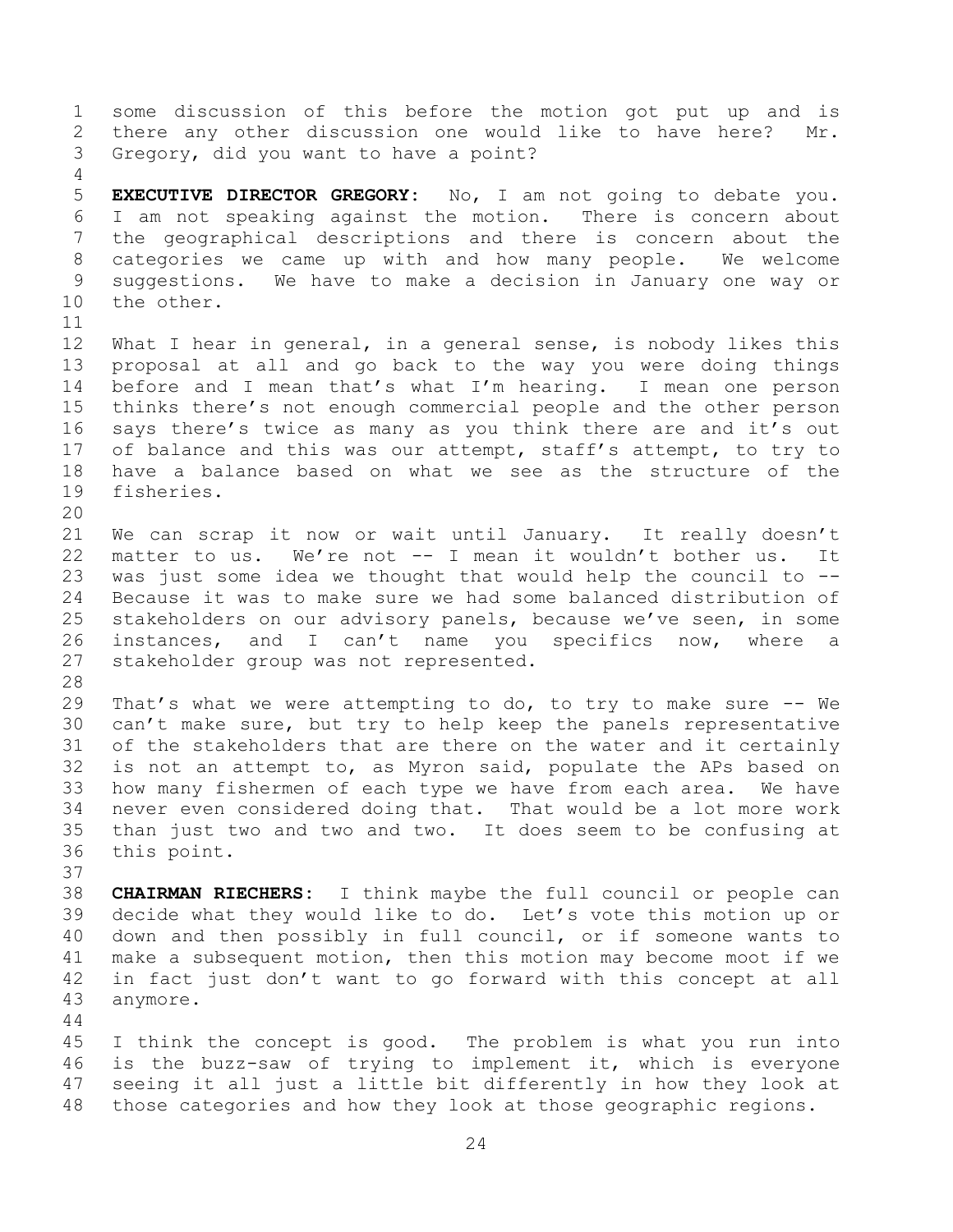With that, let's go ahead and vote this up or down. **All those in favor say aye; all those opposed same sign. The motion passes.** With that, we can either -- If someone wants to make a -- Mr. Williams.

 **MR. WILLIAMS:** I was going to have a question for Doug Boyd. Doug, when you talked about the staggered terms to try to reduce staff load whenever we do it, every three years or something like that, or even out the staff load, are you talking about replacing a -- If you're doing this every three years, a third of the Mackerel Committee every year and a third of the Red Snapper Committee or are you talking about totally redoing one committee every three years and just staggering the committees?

 **MR. BOYD:** That's a good question. Doug Gregory and I have talked about this a lot over the past two years and our thought was -- Two premises. One was to keep a body of knowledge always on an AP or on an SSC and the other reason would be to lower the administrative staff time and effort and my thought was that we would have at least a half or a third roll out every year and so 22 if there were twenty members on there, say a third of those twenty members would expire this year and then a third would expire next year and that group would be added back on and so you would reduce from just say 200 a year to a third of that every year. Mr. Gregory, is that what we've talked about?

 It's strictly a -- It's not to try to change the balance or anything else, but it's simply -- Let's say you're a recreational person and you're on an AP. When your slot comes up or your term comes up, we would fill it with another recreational person and not a different type of individual. Does that answer your question?

 **MR. WILLIAMS:** Yes, it does, but I was also thinking that, in terms of what you were just talking about here with Corky's motion, because if you're going to replace a third of the Mackerel Committee every year, you're going to have to have some

 kind of specific categories, aren't you? 

 You're going to have to have a western Gulf king mackerel fisherman and an eastern Gulf king mackerel and so on the one hand, we are getting away from specificity, but under what you're talking about, and I like what you're talking about, we might need some specificity as to how these committees are going to be constituted.

**MR. BOYD:** There are not many specifics today. That's one of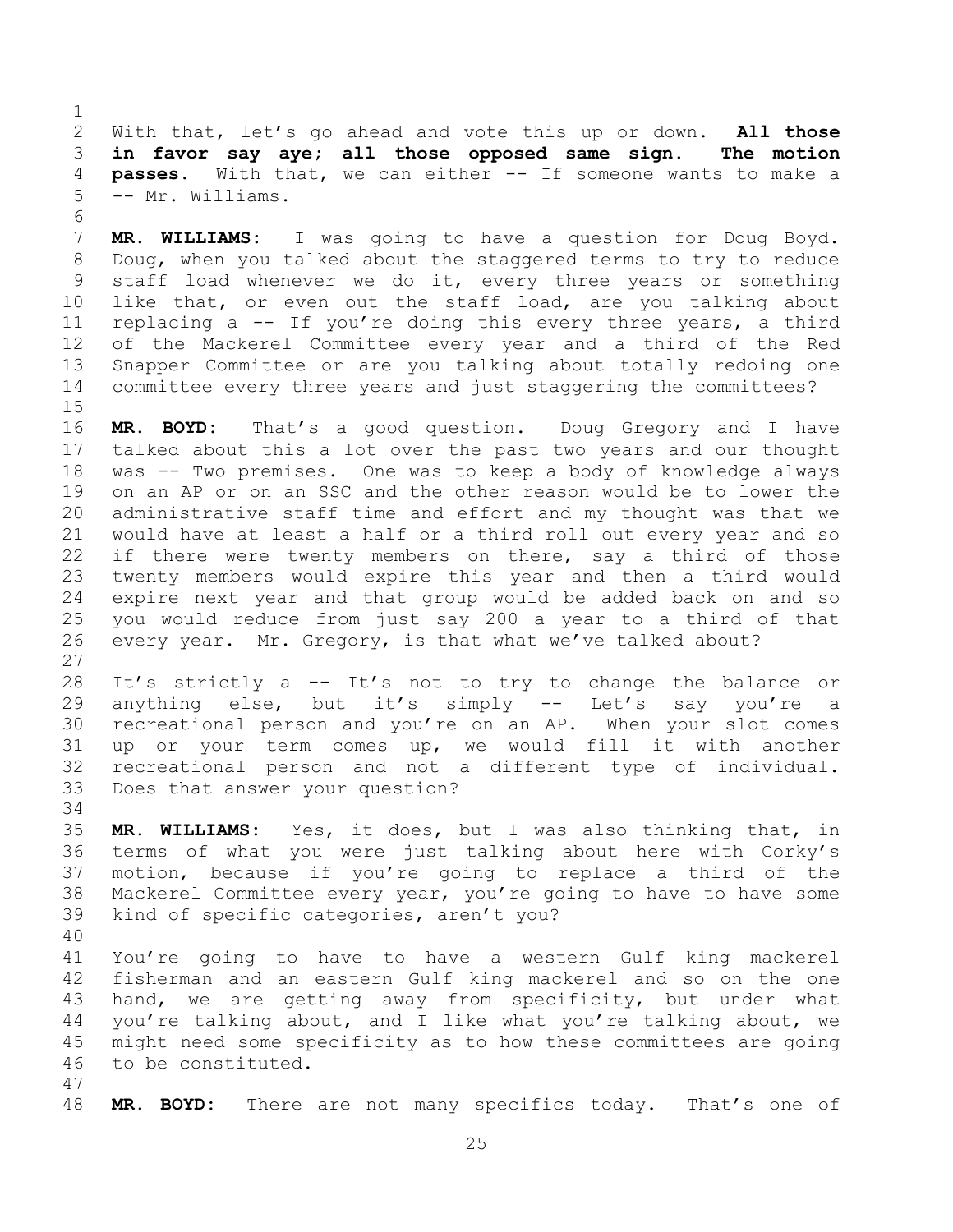the problems we've got and you could -- What Mr. Gregory and I were talking about was could be done under today's environment, but it would simply be an administrative issue and not a constitution of the AP issue from categories, if that makes sense. 

 **CHAIRMAN RIECHERS:** I will chime in here just a little bit. I think you almost have to get more specific if you're going to roll and then, as you suggest, you don't want to roll a whole set of categorical members off at any one time. You would want it to be a cross-the-section category coming off and then being replaced, so that you have some institutional knowledge of each group in there at each time.

 The other problem I see with any of these notions, frankly, is we don't get enough volunteers for these wonderfully paid positions anyhow and so I'm not certain that any of these structures are really going to change who we end up getting to put in these slots and so I think all of them have some challenges in that respect, but I think we should keep thinking about it and see what we may be able to come up with between now and January.

 It seems to me, Mr. Gregory, unless you want to wade back into this buzz-saw one more time, that maybe it's time to move on to the SSC discussion.

 **EXECUTIVE DIRECTOR GREGORY:** It will only get better. On page 6 of this document, I go over the SSCs and the number of SSC members by the other councils and ours and a little bit of the history of how we ended up with three major SSCs and a summary of the wording -- Not the summary, but the wording from the Magnuson Act on what the SSCs are supposed to do. 

 It seems to me that we would be well served to integrate the three major SSCs we have, the Ecosystem SSC, the Socioeconomic SSC, and the Standing SSC into one Standing SSC, but to do it in a way that we don't lose the diversity of synergies that we have with the economists and with the stock assessment scientists and the ecosystem scientists.

42 We don't have any synergy at this point with anthropologists, but we would like to create that. They are the third or fourth major group of scientists that provide us with advice and so what I propose here is to have -- This is based on comments at the last meeting, where someone suggested we needed more biologist types.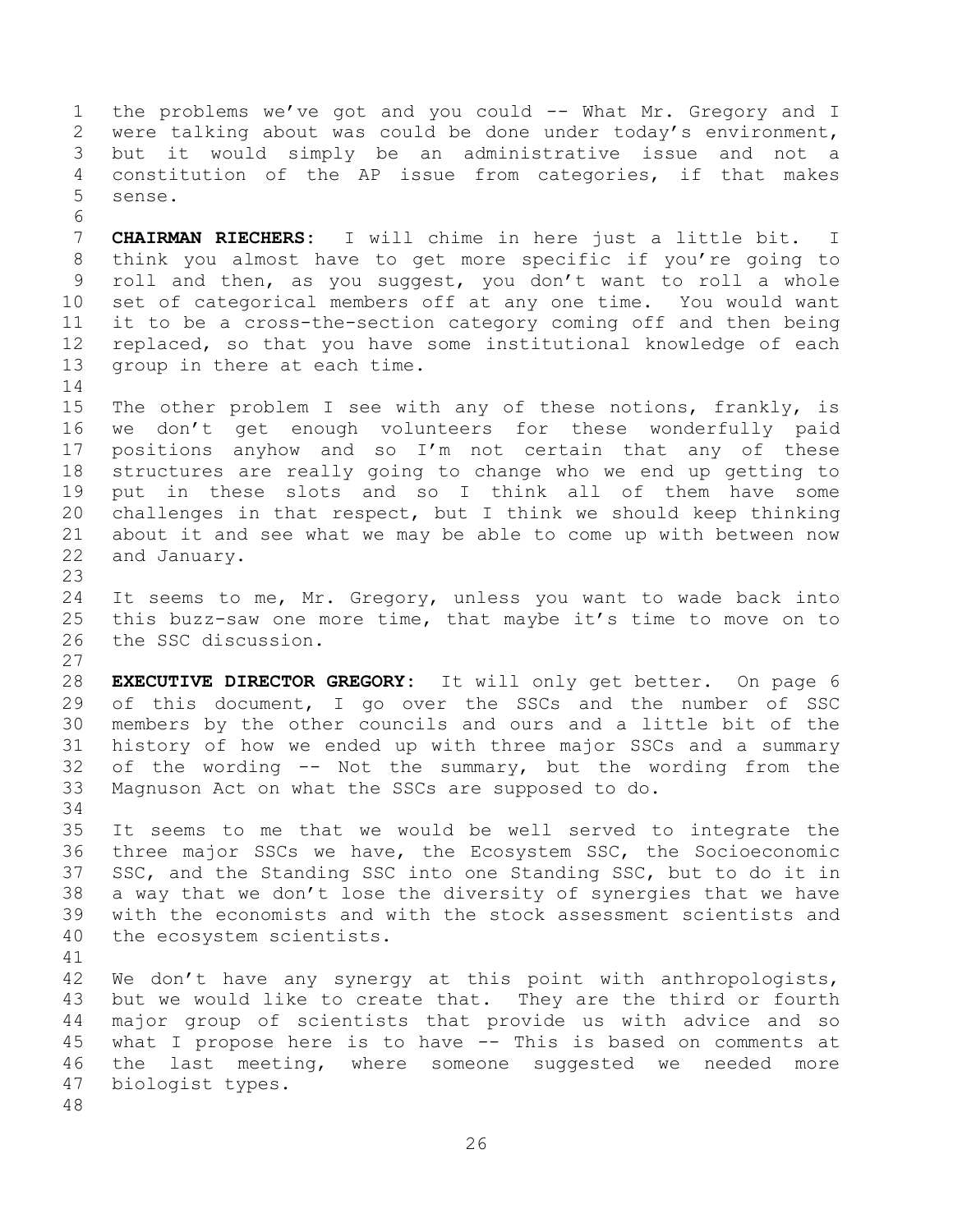We propose to have six stock assessment or quantitative ecologists. You know the south does not have the university training the other parts of the country have had, historical opportunities, and we do need to have stock assessment or quantitative ecologists that can serve on the SSC to help evaluate the stock assessments and that clearly is a mandate from Congress and that's got to be seen as a priority job of the SSC. 

 To include three ecosystem scientists and four economists, because the economic analyses that we've been reviewing are taking center stage and that's become not equally, but almost equally, important area, and three anthropologists. Our idea is that three people in a specialty can form a working group to explore a project or an idea and bring it back to the SSC for review and recommendation to the council.

 I am trying to keep the diversity of expertise that we have with our three major SSCs, but integrate them into one single Standing SSC and then to include environmental scientists, if we can identify one, and then some other scientists, from any of the categories.

 Again, this could be -- This has to be a guidance-type scenario, because we may not get six quantitative ecologists applying for the SSC at any one time and so this is a proposal. This is a major restructuring of the SSC, but it seems to be the appropriate thing to do and it's not that we have three SSCs because the council deemed the three SSCs to be needed. They just evolved that way from advisory panels in the SSCs, because they happened to be advisory panels that were made up of mostly scientists.

 When the council got the opportunity to pay stipends to SSC members, it was decided by staff to make those two advisory panels SSCs, so they could be paid just like the Standing could. That's how they actually became SSCs and it wasn't a conscious effort and so this is an attempt to try to pull things back together into one integrated SSC.

 **MR. PERRET:** Doug, historically, the SSC -- I applaud your efforts on this and I think it's appropriate that we do away with, quote, unquote, three SSC-type panels and try and get it down to one. 

 Having been a member of the Standing S&S Committee, and there may be some -- I don't know if any of the others on the council were ever members, but you were, Gregg. Of course, Gregg is a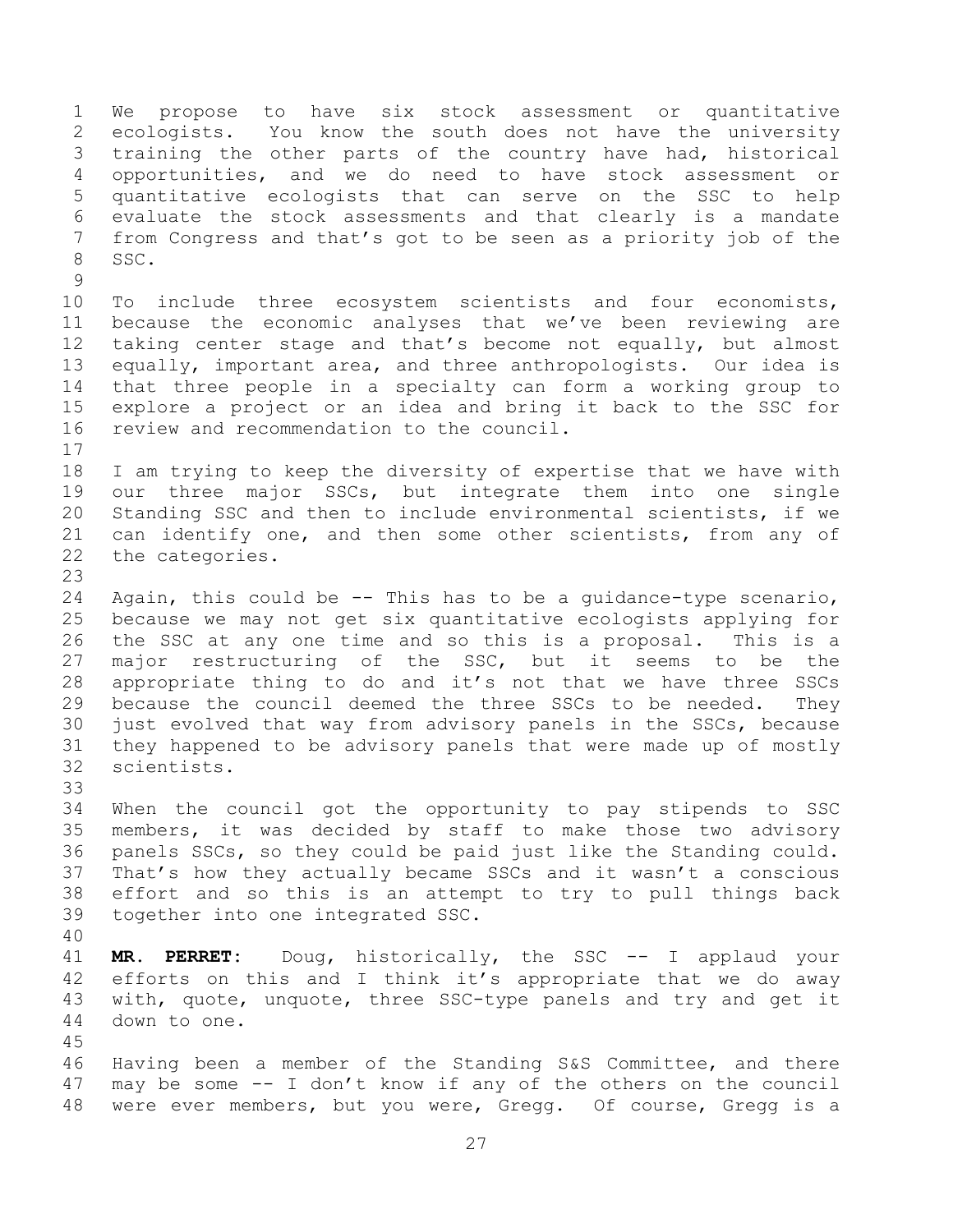youngster and he doesn't have all the years I had way back then, but originally we had an attorney and a resource manager on the SSC committee and I always found that the resource manager, who had -- Every resource manager that served was a state division administrator or assistant administrator, somebody at that level whose background was marine fish or biology. Have you given any 7 thought to -- This is my question, Doug. Have you given any thought to having a resource manager on the SSC? **EXECUTIVE DIRECTOR GREGORY:** No, I haven't. I mean it's -- **MR. PERRET:** I guess I always thought it was useful. That person in the resource management position has to live with fish management decisions 365 days a year and they do have the biological background and I always thought the scientists present their thing and, hey, this guy or this person or individual may be able to present some actual factual information relative to this type of thing, whether or not it may be workable or not. I thought that worked well and I also thought the lawyer was appropriate, but I am not going to go in that direction, but if 23 I'm the only one that feels that way, I think what you've got there seems to be fine. **CHAIRMAN RIECHERS:** Any other discussion? Dr. Stunz. **DR. GREGG STUNZ:** Thanks for recognizing me, Robin, not being on the committee. Having just been on the SSC, I can tell you, Doug, that funneling down to this is much needed. It was kind of clunky or whatever with all these different SSCs. What I'm a little bit just wondering is that first one there, where it's six stock assessment or quantitative scientists, I assume -- Are you calling those something separate or stock assessment is a quantitative scientist sort of together and I 37 don't see the difference there and maybe there isn't one, but then below that, I see the three ecosystem scientists, which I assume that to be more like ecosystem-based fisheries management. What seems to be missing there is just the regular fisheries or fisheries ecology and maybe this is just semantics, but I see a very big difference from a fisheries scientist and a stock assessment or quantitative scientist. The fishery ecology, I'm not sure -- Where would those guys fall in? You said, early on, this was more to get some biological-type focus, but I'm not quite seeing that in those terms and so maybe that's just me.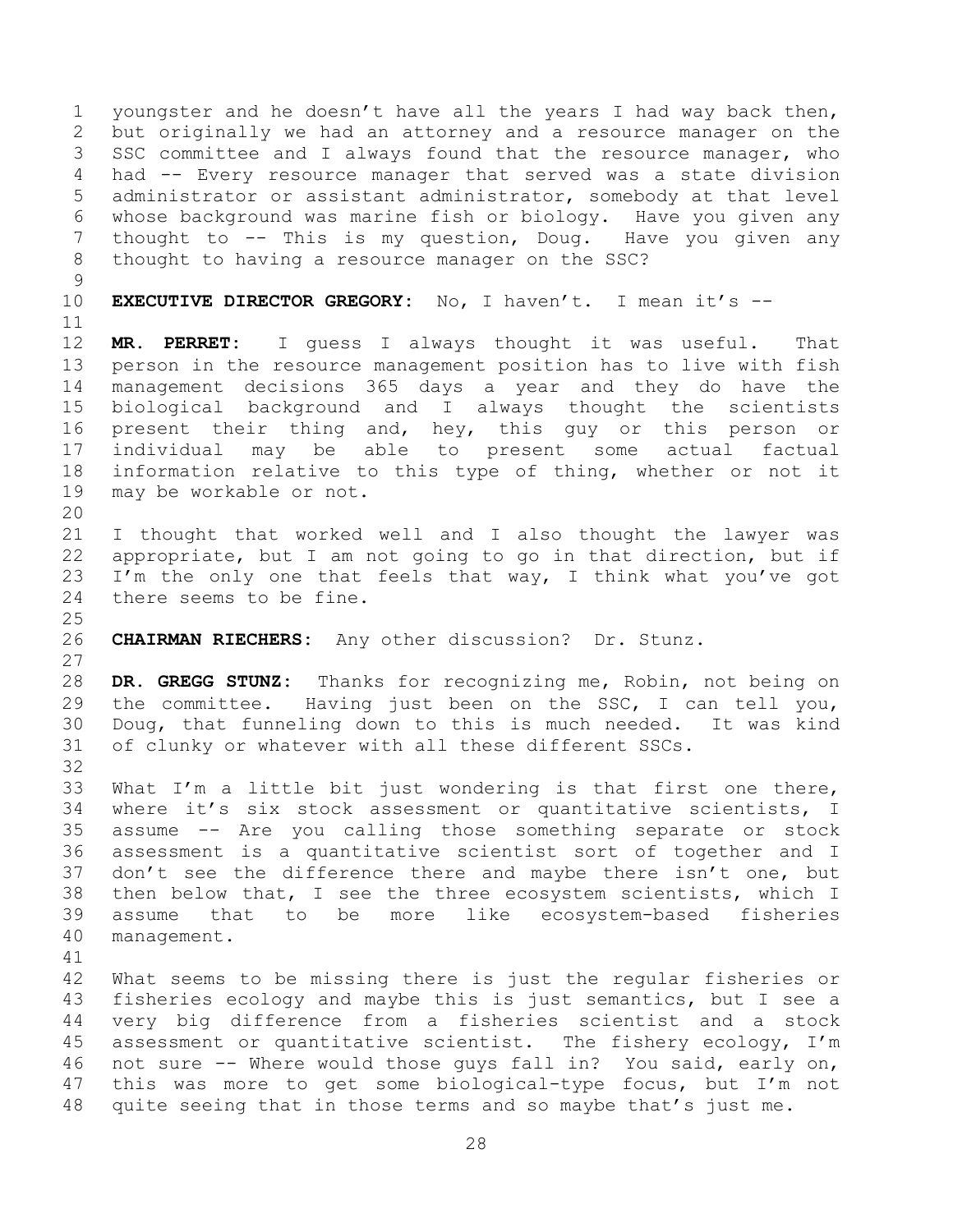**EXECUTIVE DIRECTOR GREGORY:** No, we have a series of special SSCs and their intent was to contribute the ecological life history or other species specifics and so we have a Mackerel Special SSC and a Reef Fish Special SSC and that might be where the resource manager could come in as well and that's also unique to this council, but this council has had special SSCs from the very beginning and so I didn't want to touch that. It is different than the other councils, but it does provide us an opportunity to get that ecological life history and taxonomic expertise involved in the discussion and I added the quantitative part because, like I said, the south doesn't have the schools and the amount of training the north does in stock assessment scientists. One of the SSC members asked me to expand that to include quantitative ecologists and people like yourself and myself and 19 others that aren't really doing stock assessments, but were quantitative enough to understand and to evaluate the stock 21 assessments for the SSC and the council. The thought was that if I just said stock assessment scientists that that would be too limiting and so it wasn't intended to be separate, but they were intended to be inclusive. **DR. STUNZ:** Okay and that's fine. I just thought those groups should be included, but it makes sense now and especially I should have read one more sentence below that in terms of the other special SSCs and so that's fine. **CHAIRMAN RIECHERS:** Any further discussion or suggestions here? I think maybe that hit some of what Corky was at, realizing that the special SSCs are still there, and possibly some of that membership of state and fisheries directors and general biologist types who are working in those positions could possibly come in via that avenue. Any other discussion? If not, we will leave that as it is today and move on to the next item then. That takes us to -- We are moving to G-7(a) and 7(b). **DISCUSSION OF SSC CONFLICT OF INTEREST POLICY**

 **EXECUTIVE DIRECTOR GREGORY:** Correct. At the last council meeting, in reviewing the SOPPs, which we're going to do later, we got to the point of the SSC conflict of interest policy that was in the old handbook, but it's not in the SOPPs. Again, the council simply moved it from the SOPPs to the old handbook in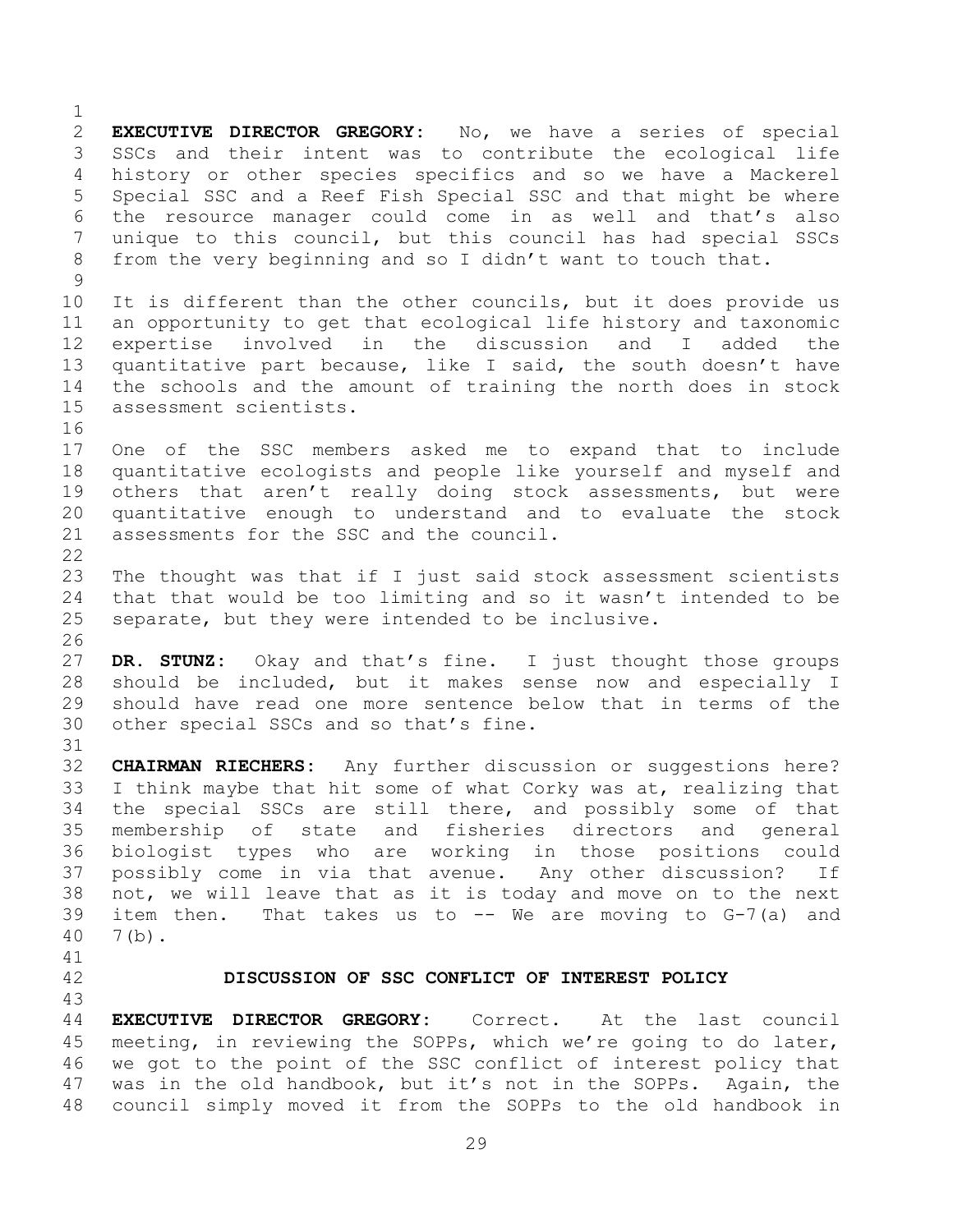2012 when they redid the SOPPs, based on a National Marine Fisheries Service template. We adopted a new handbook in June which did not include this provision and so I wanted to bring it back to the council, just to make sure that it didn't fall through the cracks, and I was asked to come back with some options. There is two major options. One is to discontinue the SSC conflict of interest policy and in 7(b) you have a summary of what the other councils are doing. All the other councils -- Now, when this policy was developed, there was no requirement of the SSC to have a financial statement of interest and there is now. All but one other council uses the statement of financial interest as their so-called conflict of interest policy and the financial interest statement identifies what potential conflicts exist and puts it out there on the record. Only the North Pacific Council has a policy similar to ours and they limit it to this quote: Independent experts on the SSC cannot be employed by an interest or advocacy group. I think Option 1 is to discontinue this explicit conflict of interest policy and Option 2, based on comments from the council at the last meeting, was to identify options for what was personal remuneration and what time period do we want to consider to go back to. Our violation statement that we have for the AP goes back five years and so we're looking at the past two years or the past three years, currently, the past ten years, for the time period of consideration and for the type of remuneration, do you want to do like the North Pacific has and just have it for direct salary or grant-funded salary to an individual or grant-funded salary through an agency? Currently, that is not considered a conflict in our current policy. Do you want it to include honoraria or even just travel reimbursements? This is what I've got, based on our conversation from the last meeting. **CHAIRMAN RIECHERS:** A question there. If the current NMFS reporting mechanism goes for five years, why would we even consider ten years as an option? **EXECUTIVE DIRECTOR GREGORY:** No, our violation of certification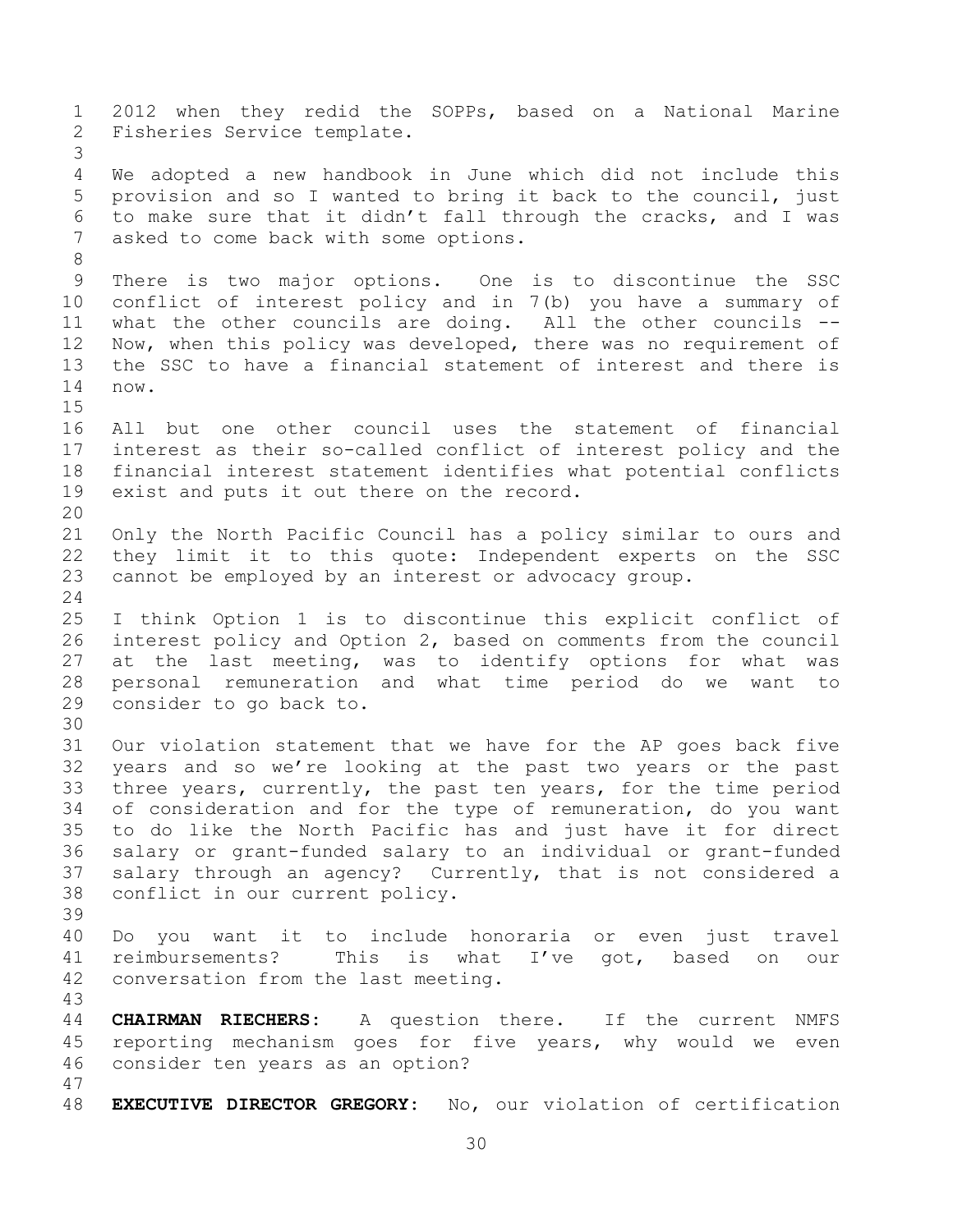for the AP, fisheries violations, goes back five years. **CHAIRMAN RIECHERS:** I am sorry. Okay. I didn't hear you correctly there and any questions or comments regarding these options? **MR. PERRET:** Does the Executive Director, after this exhaustive research, have a recommendation for the council and, if so, what's you're recommendation? **EXECUTIVE DIRECTOR GREGORY:** I could give a recommendation, if so desired. **MR. PERRET:** I am asking. **EXECUTIVE DIRECTOR GREGORY:** I recommend Option 1, discontinuing the SSC conflict of interest policy. **MR. PERRET:** Do you want me to try? **I will go along with our Executive Director's recommendation and move for Option 1, discontinue the SSC conflict of interest policy. CHAIRMAN RIECHERS:** Do I hear a second? **MR. PEARCE:** Second. **CHAIRMAN RIECHERS:** Mr. Pearce seconds. Do we have any other discussion regarding this? I am going to take the Chair hat off for a second and have a little discussion. Obviously, in some recent times, we've had discussion about this in regards to people on committees and so forth. I would just suggest that as we move on, whatever we choose to do here, we make that decision and we stick by those decisions and we not alter those as we see fit as we move through time. Obviously this impacts folks and their deliberations in the SSC or other bodies as they move forward and so that would be my recommendation. Whatever we do here from this point on, we need to make sure that we are willing to stick with that decision. We've done this in other decisions regarding violations as well, where we end up deliberating it many times. I would just suggest that once we make this decision that we certainly are trying to adhere to that decision from this point on, at least for a length of time that is reasonable in nature. **MR. BOYD:** In Option 1, are we saying that we are adopting the - - I guess it's the NMFS policy of independent experts on the SSC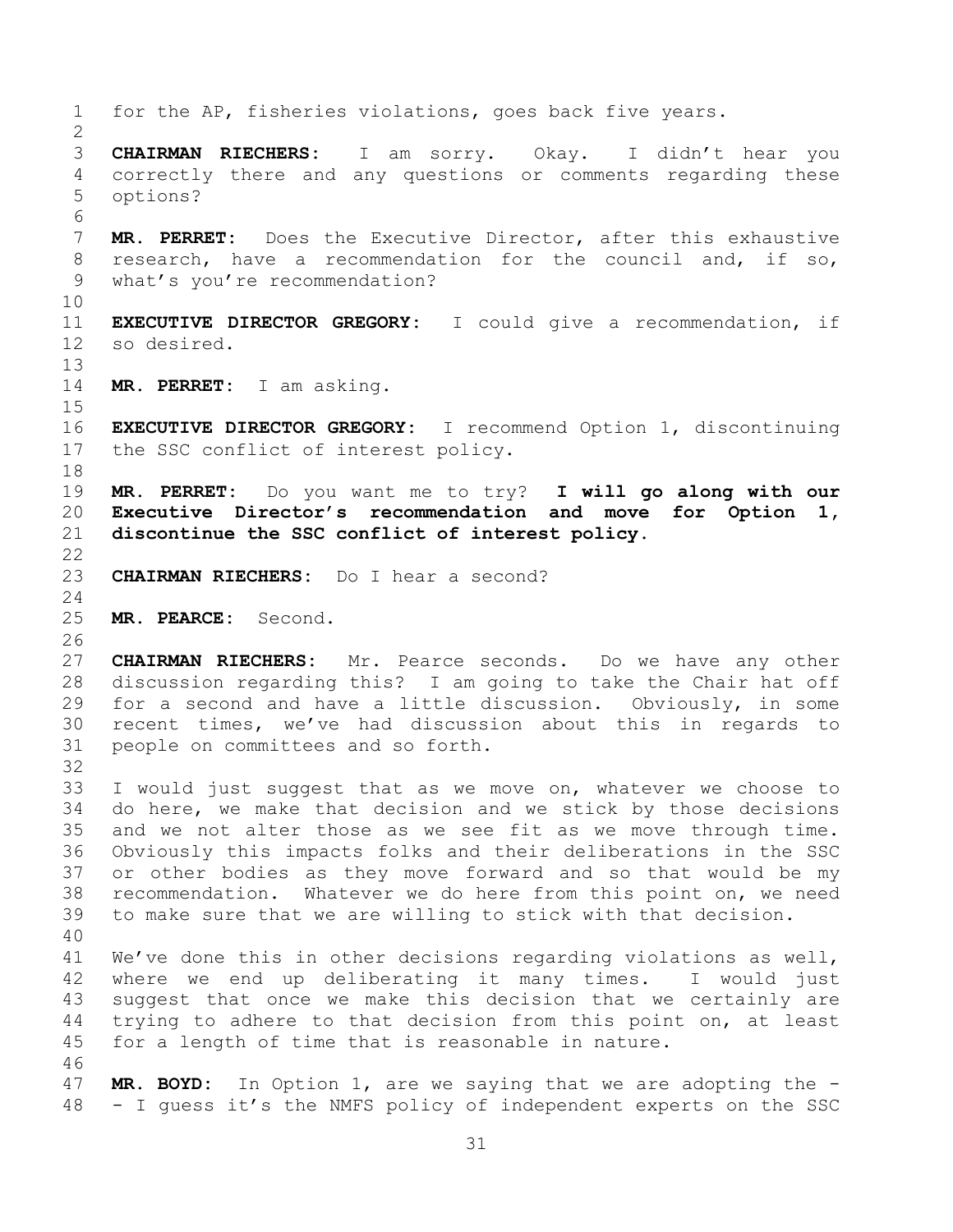cannot be employed by an interest or advocacy group? **EXECUTIVE DIRECTOR GREGORY:** No, that's a policy of the North Pacific Fishery Management Council. If we adopt Option 1, then we simply are using the National Marine Fisheries Service statement of financial interest as the mechanism for identifying potential conflicts of interest. **MR. BOYD:** Okay and so I guess my next question would be if someone makes an application and they disclose that they are on the payroll of a special interest group, whoever they are, 12 that's all that matters at that point, if they're approved, that they disclosed it? Is that correct? **EXECUTIVE DIRECTOR GREGORY:** Correct. **MR. ANSON:** That, I think, is incumbent upon the council then to use that information in its determination of whether or not that person gets actually appointed and so the transparency is that they've reported it and then it's incumbent upon the council to use that information to make whatever decision they come up with and so it provides, I guess, the most flexibility in that regard, in that it's transparent to the public or to the council as to what potentially their interests might be and how they might vote, as it were, and then make that decision. **MR. PEARCE:** To be a council member, we just have to have our financial interest report in and we go from there and why should the SSC be any different? I think that we make a whole lot more decisions at the council than we do at the SSC. I mean the SSC does the ABCs and a few other things, but why should we hold them to higher standards or stronger standards, whichever way you want to look at it, than a council member, period, and the council member statement of financial interest is all we do to get on this council and so I'm supportive of this motion. **CHAIRMAN RIECHERS:** Any further discussion regarding the motion? **All those in favor say aye; all those opposed same sign. The motion passes with one abstention.** With that, I believe we travel to the next agenda item. We have one more item, Mr. Gregory. **CONTINUED REVIEW OF DRAFT SOPPs REVISIONS EXECUTIVE DIRECTOR GREGORY:** We are in Tab G, Number 8. We started reviewing the SOPPs at the last meeting. What we're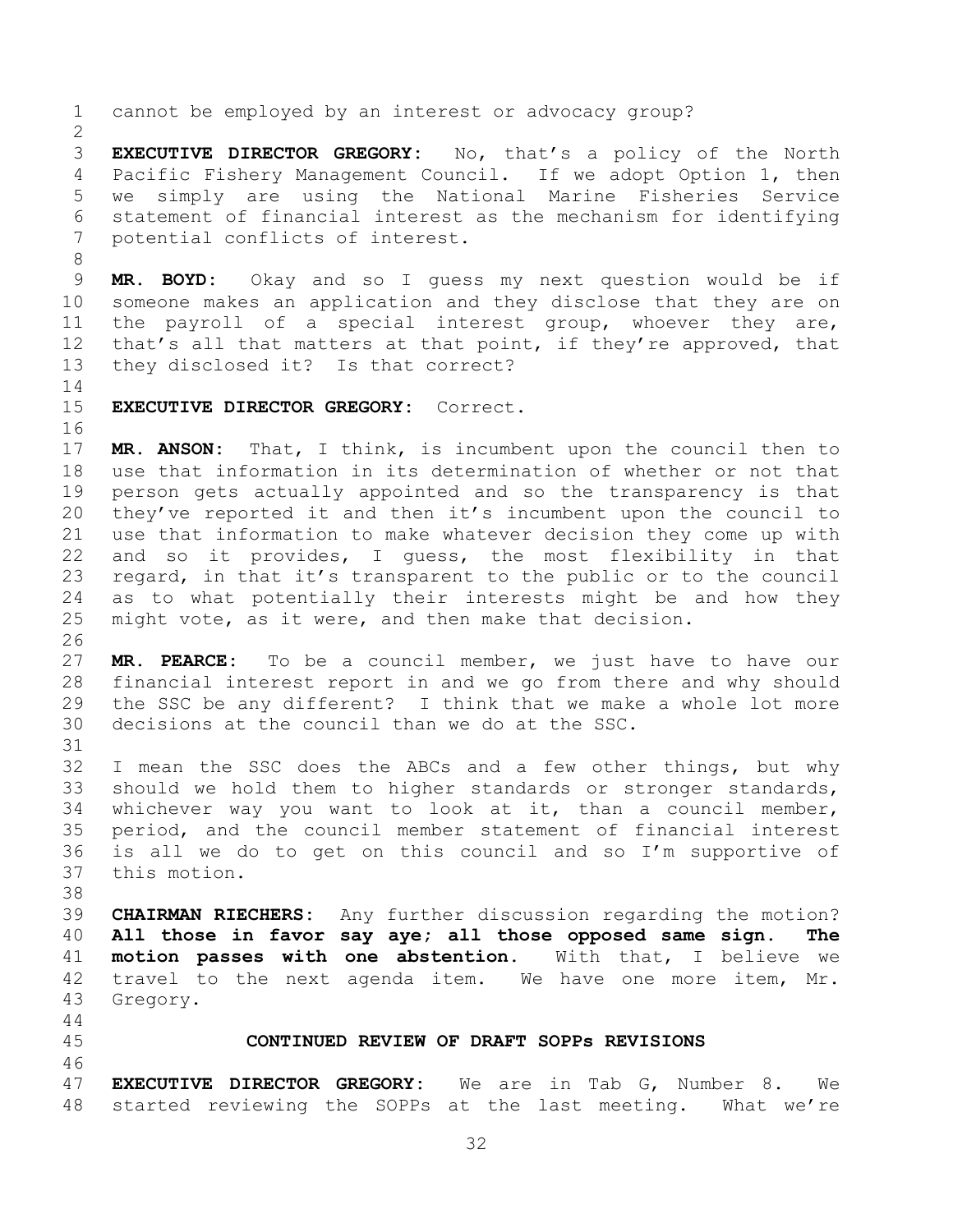going through are the comments that the, for lack of a better term, the SOPPs Committee made and those items that were in the old handbook that we have dropped with the adoption of the new handbook. We got through to page 19 and so if we could start on page 19, we will finish this review and then, if we finish this today, and we're kind of running out of time and so we may not, but at the next meeting, we will finish what we're doing here and then we will also be reviewing the NOAA comments. We finally got from NOAA the comments on the SOPPs that we submitted to them in 2012 and so we will review their comments next. I didn't want to bring that to you at this point. We are still working on this one. **CHAIRMAN RIECHERS:** The question, before we really get started then, and then I will go to Kevin, but have we looked at the NOAA comments enough to know that our work here today, going through our subsequent comments, is still relevant or did they make wholesale changes or changes in a way that we would be doing work that may not really matter? **EXECUTIVE DIRECTOR GREGORY:** No, they have not. **MR. ANSON:** Just a point of clarification. For all of the edits that are listed on the document prior to page 19, are those the same or do they incorporate the changes that were made or suggested at the last meeting? **EXECUTIVE DIRECTOR GREGORY:** Thank you. I forgot to explain that. Yes, the track changes that are from pages 1 to 19 are based on the comments that were made by the committee and the council at the last meeting and I will do the same thing with the second half of this the next time you see it, but the first half will either stay the same or the track changes will disappear at some point. If there is concern about them as well, we can go back and look at them. **CHAIRMAN RIECHERS:** I think the goal was to start back here and move as far through the document as we can and then we'll go back to any of those changes, but obviously we're going to see it again anyhow in January. For those trying to get caught up there, we're at 3.9, Stipends, page 19, where that big, bold print says "Start Here Again" and with that, we will just turn to Mr. Gregory and it looks like we're starting with a comment or a question regarding stipends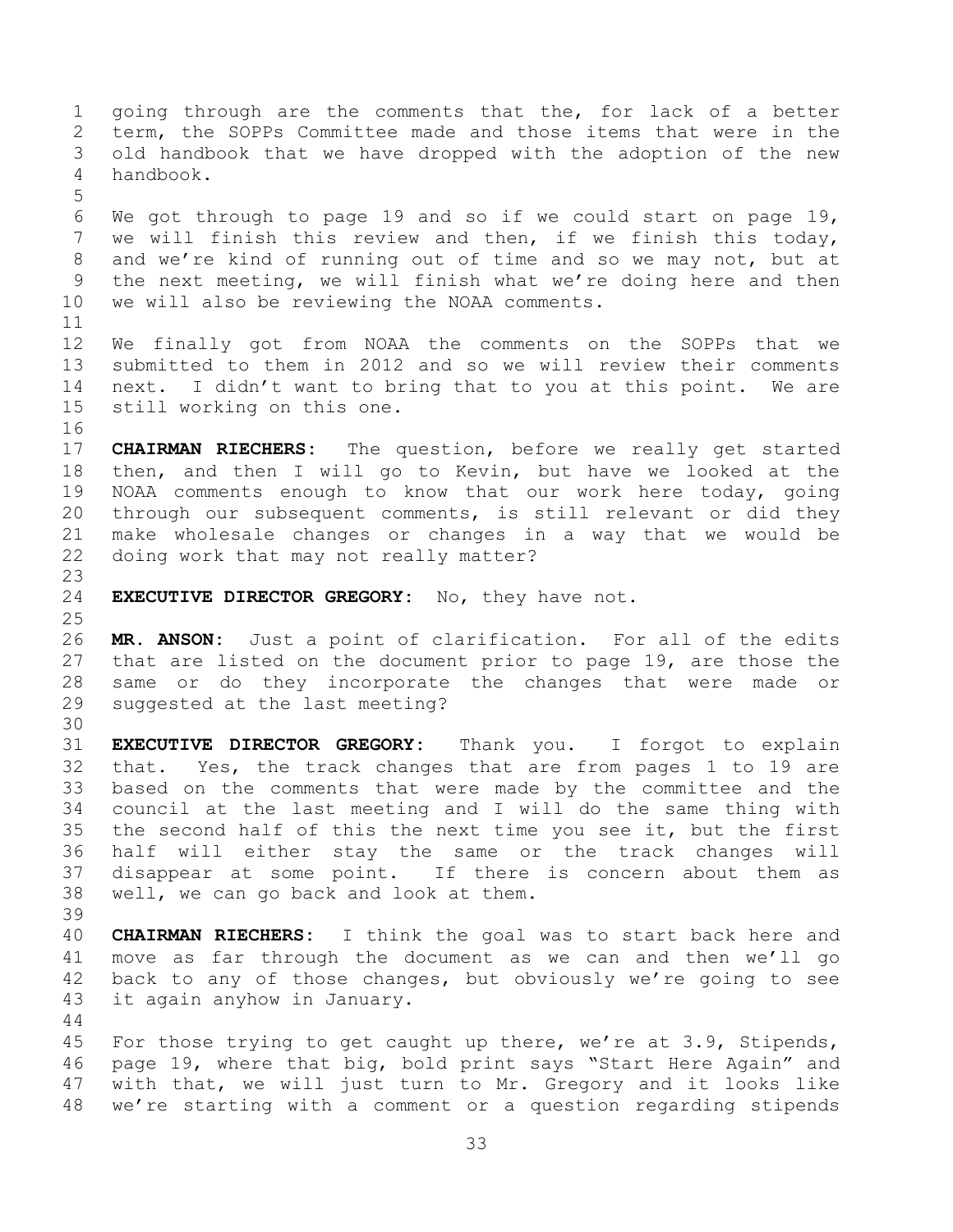and who other than the SSC we might want to pay stipends to and is that correct?

 **EXECUTIVE DIRECTOR GREGORY:** That's my interpretation of that question from the review committee. The Magnuson Act does give us authority to give stipends to advisory panel members and the council decided not to do that. We could put something like that in this section or just not mention it, but I think -- I don't know of any councils that are paying their advisory committees stipends.

 **CHAIRMAN RIECHERS:** Any comments there? It doesn't sound like there are any comments there.

 **EXECUTIVE DIRECTOR GREGORY:** The next item is on page 20 and it's the highlighted section under Staff Functions and this basically says that if there's any positions that the council wants to authorize for employment that they have the authority to do that and in the paragraphs above, it states that the Executive Director has the responsibility -- It says the council has authorized the Executive Director to recruit, hire, compensate, and dismiss all permanent, probationary, and temporary personnel. It seems a little contradictory, but I think the highlighted things might mean, and we can make it more explicit, that the council still has the authority to employ people at their wish.

 **CHAIRMAN RIECHERS:** I think this is just helping to clarify the point that even though you have a staff roster, you are not limited to only those positions within the context of that roster in the handbook and is that correct?

 **EXECUTIVE DIRECTOR GREGORY:** I think we can make that clearer, yes.

 **CHAIRMAN RIECHERS:** Any comments regarding that? Any questions? If not, what we're going to do is just kind of roll through these and unless I see a hand go up or you're in some way catching my attention, we are going to just keep moving. I will look up and Doug will pause a moment and we will look around, but then we'll just go on. Go ahead, Doug.

 **EXECUTIVE DIRECTOR GREGORY:** The next item is on page 22, Section 4.9, Leave. The question was to define compensatory leave and define how all leave can be accrued, used, and what happens.

This is the same section that we had in the new handbook and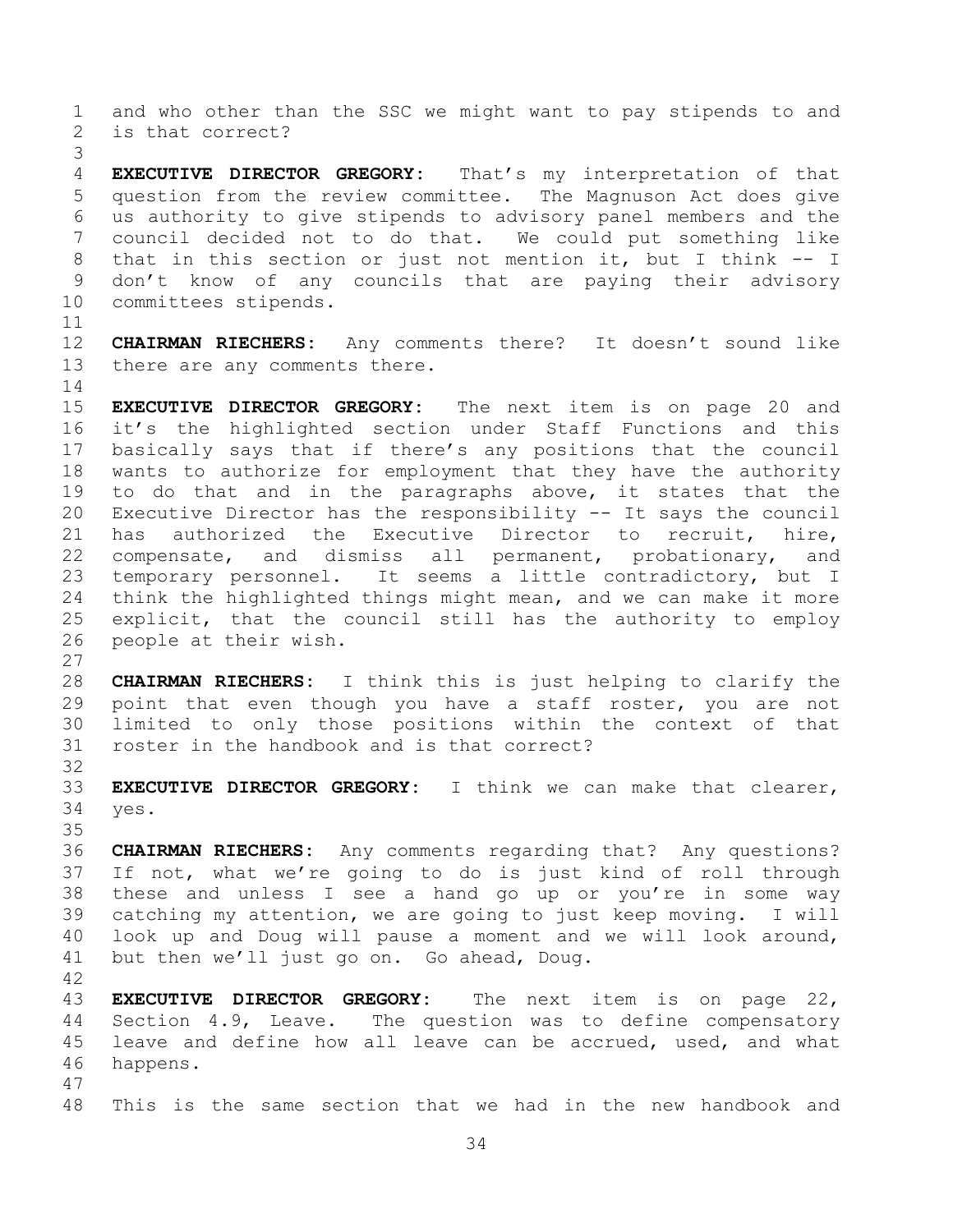when we come back to this, we will make this section, and any other section that is the same as in the handbook, because it's required to be repeated in both places, we will make them read identically. We've already addressed this in the handbook and so that will be carried over to this one. The next item is on page 23, Holidays. In the new handbook, I just wanted to point out that we've added Friday to the Thanksgiving holiday season, which is different than federal. Under 4.10, Employee Benefits, we've got highlighted that the council may also approve -- I think the thing here is that these benefits are benefits being provided by the council and they are not guaranteed and depending on the circumstances, the council can change their benefits at any time. Under the same page, 4.11, Travel Reimbursement, that has been delegated to be approved by the ED for non-federal travelers. What we did in the new handbook is the Council Chair approves travel for council members and the Executive Director approves travel for everybody else. On page 24, the next item, from the old handbook there's a paragraph that we had there and I suggest that we just delete that and not incorporate it, because it's covered basically in the new handbook and elsewhere here. Then under 4.12, Foreign Travel, the question was can we explain what the Fly America Act means and the staff response has that explanation and so we will incorporate that into the SOPPs and into the handbook. It's already incorporated into the handbook. On page 25, Section 5.2, there is a question of improper political activity needs to be defined. This is perplexing, because there is nowhere in this document, nor in the handbook, does the phrase "improper political activity" occur and so staff doesn't understand that. These general standards of conduct come out of either Magnuson Act or the Federal Guidelines Almanac and so I suggest not worrying about defining "improper political activity". **CHAIRMAN RIECHERS:** Okay, Mr. Perret. I knew this was his item. I remember that and go ahead, Mr. Perret. **MR. PERRET:** I think this might be something I raised, but in A, just below that, no employee, blah, blah, blah, blah, blah, with the council, for the purpose of interfering with or affecting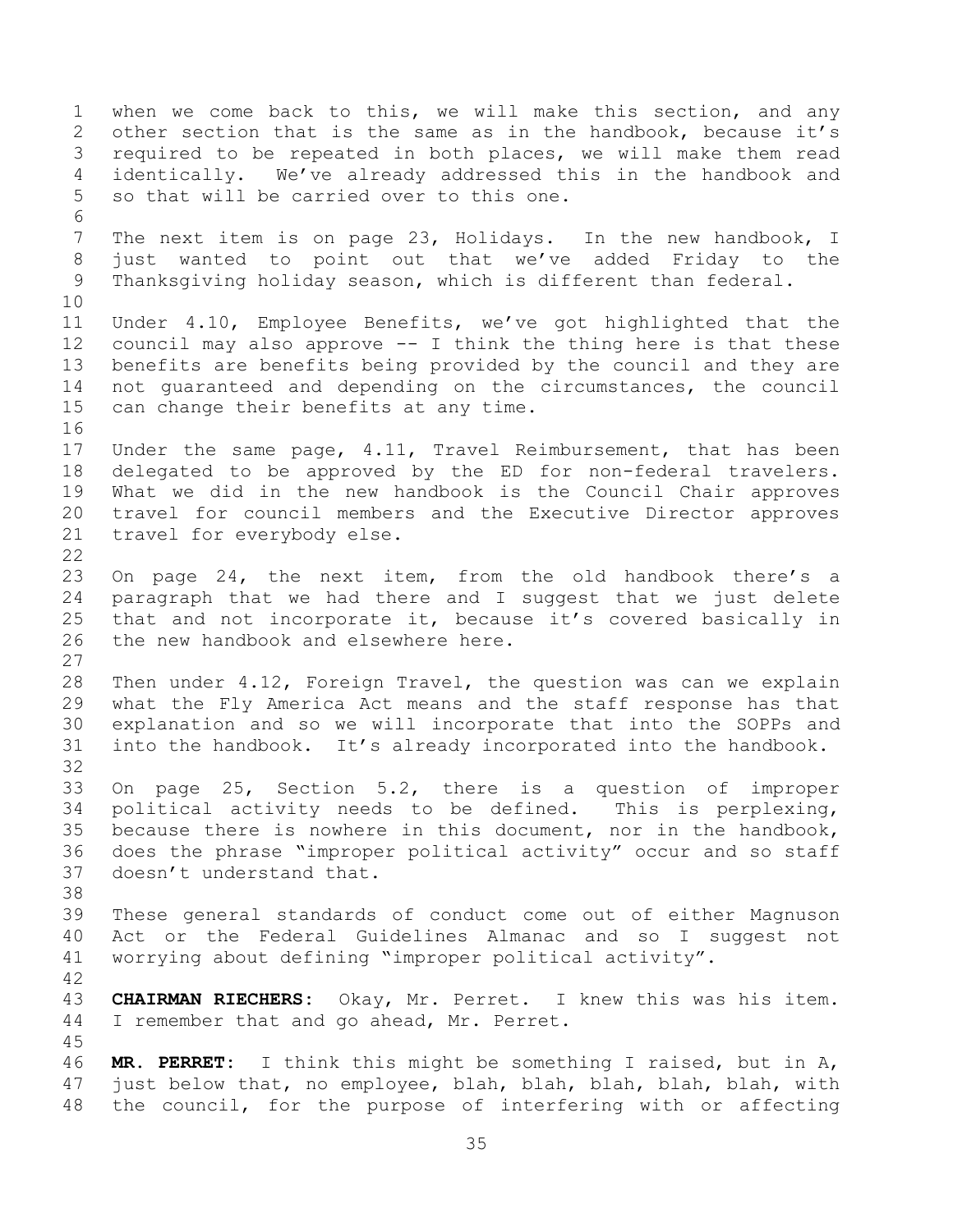the result of an election to or a nomination for any national, state, county, or municipal election and, to me, that's political activity and so that should suffice and so that, I guess, is the definition of political -- **EXECUTIVE DIRECTOR GREGORY:** The next item is on page 29, under Procurement. I just added, from the old handbook, a description of check signatures and I suggest we will add this section to the SOPPs as well. One thing we do want to address with the council at a future date is that \$2,000 amount. That's a very low amount of having manually-signed checks and what we will do is do an analysis of our checks that are manually signed and give you a range of what the amounts are and see if we can come up with a more realistic number, where we don't have to sign an unusually large number of checks, but it's not so large a number that it would be a problem from an audit standpoint. On the same page, under 6.4, Property Management, we can include this in here, that a physical inventory of all property and equipment will be made at least once every two years. That was in the old handbook, which was in the earlier versions of the SOPPs and I think we should put it back in. Page 30, under Audits, there was a question whether NOAA conducts an audit and is it less expensive and should we go to a cheaper route? The staff response is that this question will need to be presented to NOAA. We do not think NOAA has sufficient funding to conduct audits of its grant recipients and so we get an audit done every two years by an independent agency and we've been doing that since we started. If you still want us to pursue this, we will see if NOAA does conduct any audits and we could go that route. **CHAIRMAN RIECHERS:** Down below it, it does say that NOAA is invited to participate, but I don't know if there's an option and I think that was what the question was, was is there an option to have them do it lieu of this other independent party and whether or not that might be a less expensive option. I think your response is you don't even know whether they would have staff to do that appropriately, but maybe we should check into that before the next meeting, possibly, and they may have even addressed this in their comments back to us and I don't know, but -- 

**EXECUTIVE DIRECTOR GREGORY:** We will pursue that and see. We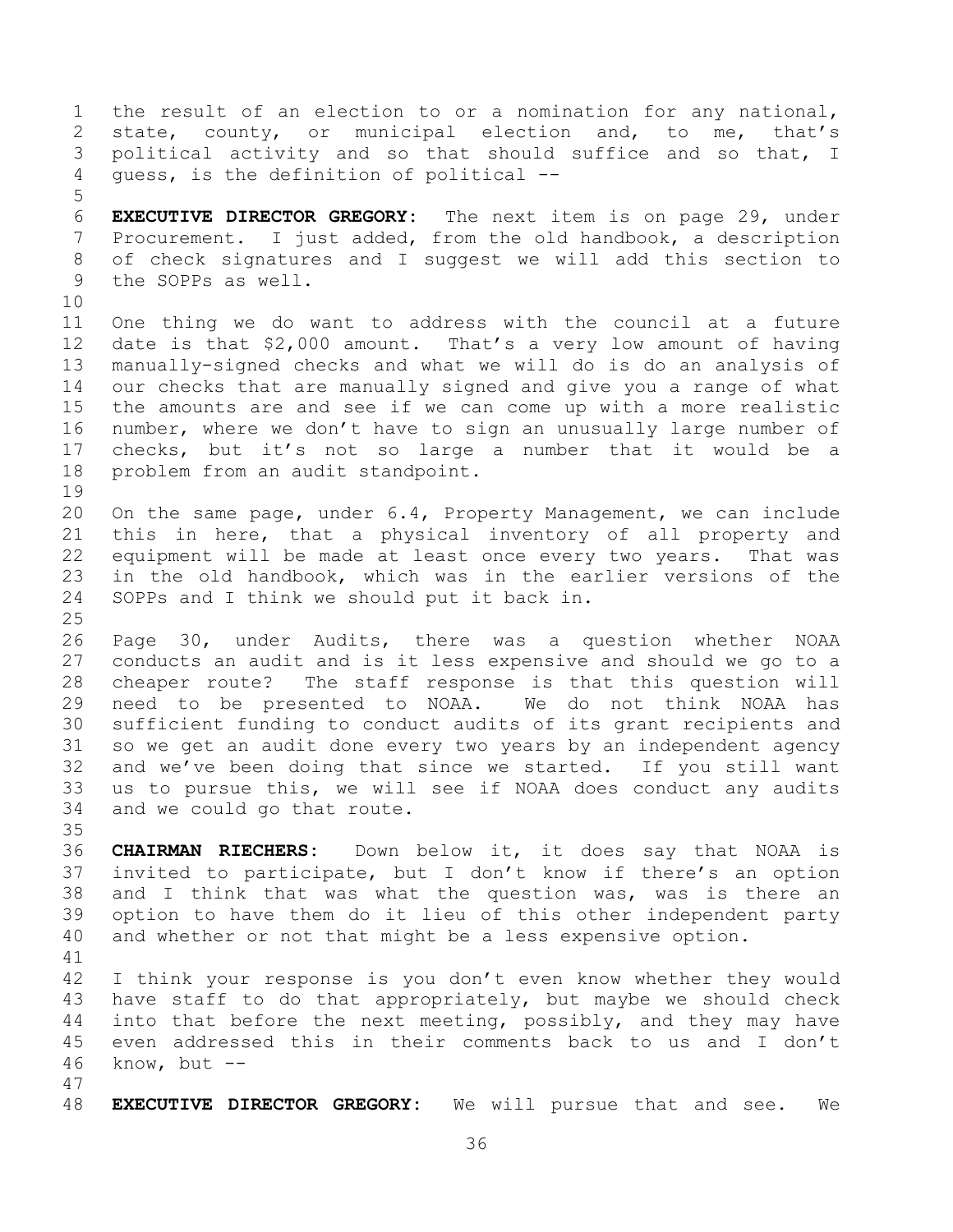will talk to the Department of Commerce Office of Inspector General. The next item is in Section 6.8 on the same page, Financial Reporting. The question is, is this report going to the Grants Office and who are we reporting to? On the following page, we have a similar thing from the old handbook and the staff response is, concerning the reports to the council, is that we will provide the quarterly budget reports on our FTP site and that we do report to NOAA with all our grants. They have semiannual financial reporting requirements and so we provide those grant reports directly to NOAA. We will clean up the language so it's more clear. The next item is on page 31 and it's the second-to-last item, Definitions. Is this adequately covered and do we have appropriate back-up protocols in place? That's 7.1 and 7.0 was before that. From the old handbook, we've got in the event of litigation, compilation of the administrative record for a court case will be under the direction of NOAA General Counsel. We think that should be back in the SOPPs and then the last item is under Definitions and I have no answer for that. **MR. PERRET:** I think that was mine also, Doug, because I know what happened to a lot of the department records in Mississippi, as well as a lot of our personal records. We thought we had them well backed up and we had real problems. I don't ever anticipate that type of storm doing what it did and you all are on what level of the building? I don't think you're going to flood, but anyway, just make sure you've got good backup is all I'm -- **EXECUTIVE DIRECTOR GREGORY:** Beth, do you have a microphone nearby? Do you have time to get to one? Beth is our IT person, Beth Hager, and could you briefly describe our backup procedures for all our electronic materials? **MS. BETH HAGER:** We have multiple backup procedures in place for our email system and for our file structure and on our server we have a cloud-based backup system, an onsite backup system, and within the server itself and so we have several redundant failovers and is that what you were looking for? **EXECUTIVE DIRECTOR GREGORY:** Yes and we scan everything and so everything is electronically stored.